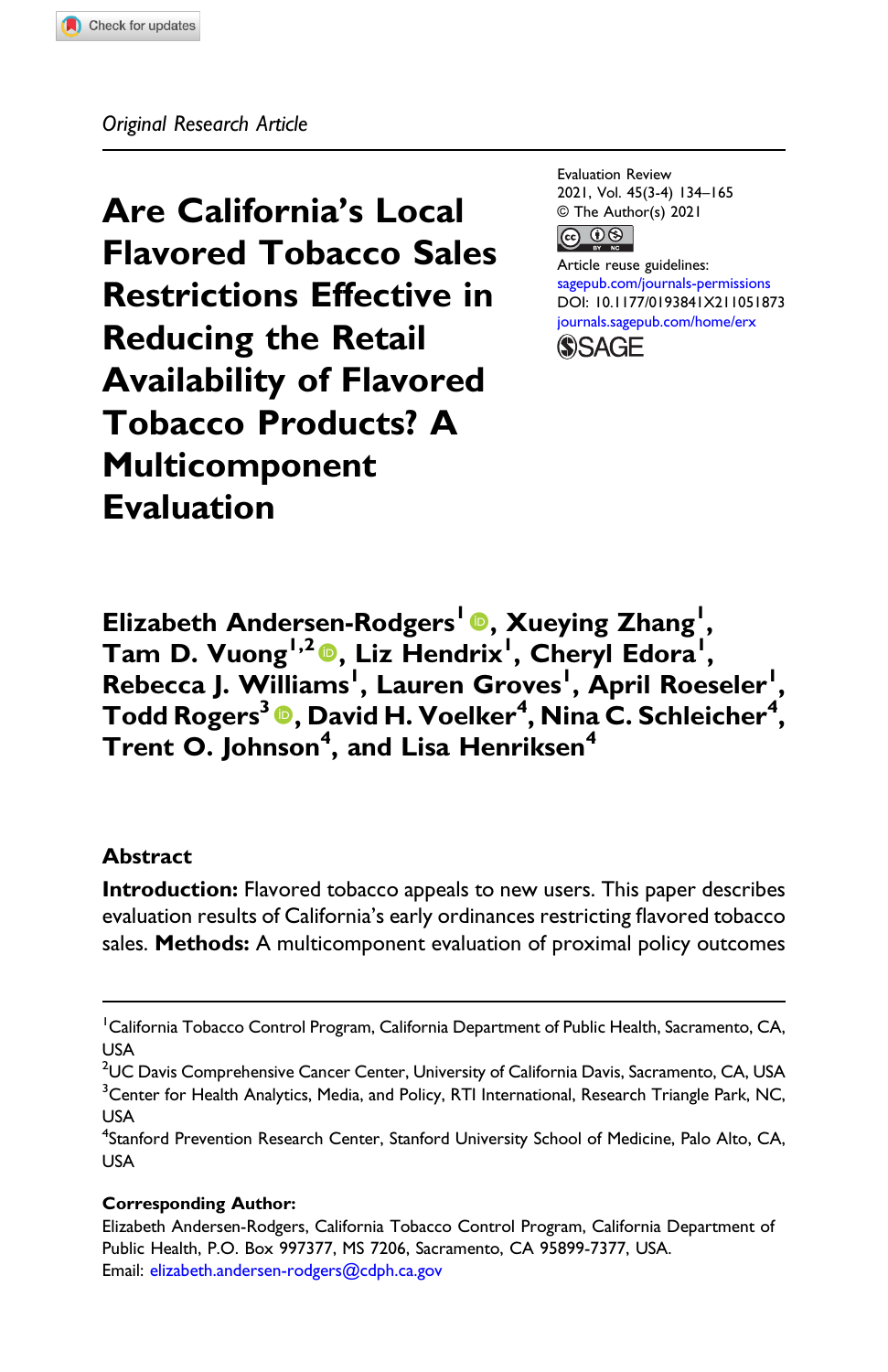involved the following: (a) tracking the reach of local ordinances; (b) a retail observation survey; and (c) a statewide opinion poll of tobacco retailers. Change in the population covered by local ordinances was computed. Retail observations compared availability of flavored tobacco at retailers in jurisdictions with and without an ordinance. Mixed models compared ordinance and matched no-ordinance jurisdictions and adjusted for store type. An opinion poll assessed retailers' awareness and ease of compliance with local ordinances, comparing respondents in ordinance jurisdictions with the rest of California. Results: The proportion of Californians living in a jurisdiction with an ordinance increased from 0.6% in April 2015 to 5.82% by January 1, 2019. Flavored tobacco availability was significantly lower in ordinance jurisdictions than in matched jurisdictions: menthol cigarettes (40.6% vs. 95.0%), cigarillos/ cigar wraps with explicit flavor descriptors (56.4% vs. 85.0%), and vaping products with explicit flavor descriptors (6.1% vs. 56.9%). Over half of retailers felt compliance was easy; however, retailers in ordinance jurisdictions expressed lower support for flavor sales restrictions. Conclusions: The proportion of California's population covered by a flavor ordinance increased nine-fold between April 2015 and January 2019. Fewer retailers in ordinance jurisdictions had flavored tobacco products available compared to matched jurisdictions without an ordinance, but many still advertised flavored products they could not sell. Comprehensive ordinances and retailer outreach may facilitate sales-restriction support and compliance.

### Keywords

design and evaluation of programs and policies, outcome evaluation (other than economic evaluation), flavored tobacco, tobacco advertising, tobacco marketing, tobacco retailers, policy tracking

Since the launch of the California Tobacco Control Program (CTCP) in 1989, California's cigarette smoking prevalence has declined significantly among both adults and teens [\(California Department of Public Health California](#page-25-0) [Tobacco Control Program, 2020;](#page-25-0) [Roeseler & Burns, 2010](#page-27-0)). The state's smoking rates have been consistently lower than in the remainder of the United States (U.S.), which has also seen a sharp decrease in adult and youth smoking [\(California Department of Public Health California Tobacco Control](#page-25-0) [Program 2020](#page-25-0); [Vuong TD et al. May 2019](#page-28-0)), and both cigarette consumption and lung cancer incidence dropped faster in California than in the rest of the United States after the initiation of CTCP [\(Roeseler and Burns 2010\)](#page-27-0). While only 10.0% of California adults [\(Centers for Disease Control and Prevention,](#page-25-1) [2019\)](#page-25-1) and 2.0% of California high school-age youth reported smoking cigarettes in recent years, 12.2% of youth continue to use at least one tobacco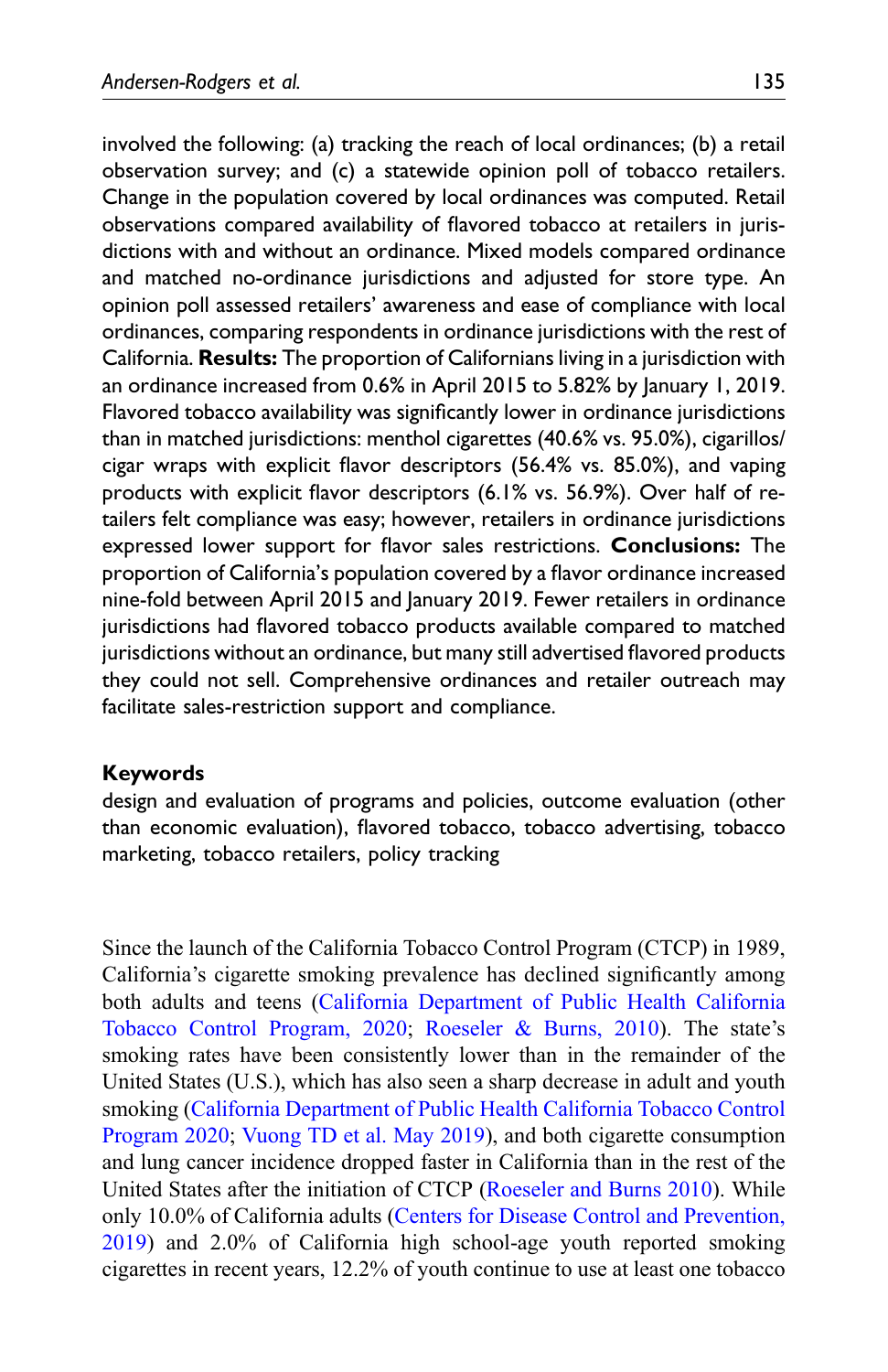product, such as cigarillos, filtered little cigars, cigarettes, or vaping products like e-cigarettes ([Zhu et al. 2019](#page-28-1)). In addition, between 2016 and 2018, current use of e-cigarettes by California high-school students increased nearly 27% ([Zhu et al. 2019](#page-28-1)). The vast majority (85.8%) of these underage students used flavored tobacco products ([Zhu et al. 2019](#page-28-1)), which have additives to mask the harshness of tobacco, low prices, and colorful packaging that appeal to youth ([Ambrose et al. 2015](#page-25-2); [Cullen et al. 2019;](#page-26-0) [King et al. 2012\)](#page-27-1). Nearly half of the state's high-school students believe that people their age would not use a tobacco product if it was not flavored [\(Zhu](#page-28-1) [et al. 2019\)](#page-28-1).

In an attempt to curb youth tobacco use, the 2009 federal Family Smoking Prevention and Tobacco Control Act ("Tobacco Control Act") banned the sale of flavored cigarettes except menthol in the U.S., but did not restrict sales of other flavored tobacco products [\(Family Smoking Prevention and Tobacco](#page-26-1) [Control Act, 2009\)](#page-26-1). Not until 2020 did the U.S. Food and Drug Administration announce that it would begin to exercise its authority to regulate certain flavored e-cigarettes ([United States Food and Drug Administration January 2,](#page-28-2) [2020\)](#page-28-2), and not until another year later did it announce its intent to develop guidance to ban the sale of menthol cigarettes and flavored cigars [\(United](#page-28-3) [States Food and Drug Administration April 29, 2021\)](#page-28-3). While these latest proposed regulations have the potential to prevent and reduce tobacco use, they are expected to take years to develop, and will likely be delayed by tobacco industry lawsuits ("[5 U.S. Code § 553](#page-25-3)").

The Tobacco Control Act preserves state, local, and tribal authority to place restrictions on the sale of tobacco products, including flavored tobacco ("[21 U.S.C. § 387p \(a\)](#page-25-4)"; "[National Association of Tobacco Outlets,](#page-27-2) [2013](#page-27-2)"; "[R.J. Reynolds Tobacco Co. v. Cty. of Los Angeles,](#page-27-3)"; "[U.S.](#page-28-4) [Smokeless Tobacco Manufacturing Company LLC v. City of New](#page-28-4) [York,](#page-28-4)"). In 2010, unincorporated Santa Clara County became the first jurisdiction in California to adopt a local ordinance restricting the sale of some flavored tobacco products, followed by the city of Hayward in 2014. However, both ordinances included exemptions for some retailers and some products.

To inform the adoption and implementation of local ordinances that restrict the sale of flavored tobacco products, particularly comprehensive sales restrictions without exemptions for retailers or products, CTCP was awarded grant funds from the U.S. Centers for Disease Control and Prevention to initiate the Flavored Tobacco Products Campaign, which began in April 2015 [\(Centers for Disease Control and Prevention Of](#page-25-5)fice on [Smoking and Health 2015](#page-25-5)). The state campaign provided local health departments and other CTCP-funded projects with tools to educate policymakers about the adoption of local ordinances to restrict the sale of flavored tobacco products ("local flavor ordinances"), provided educational materials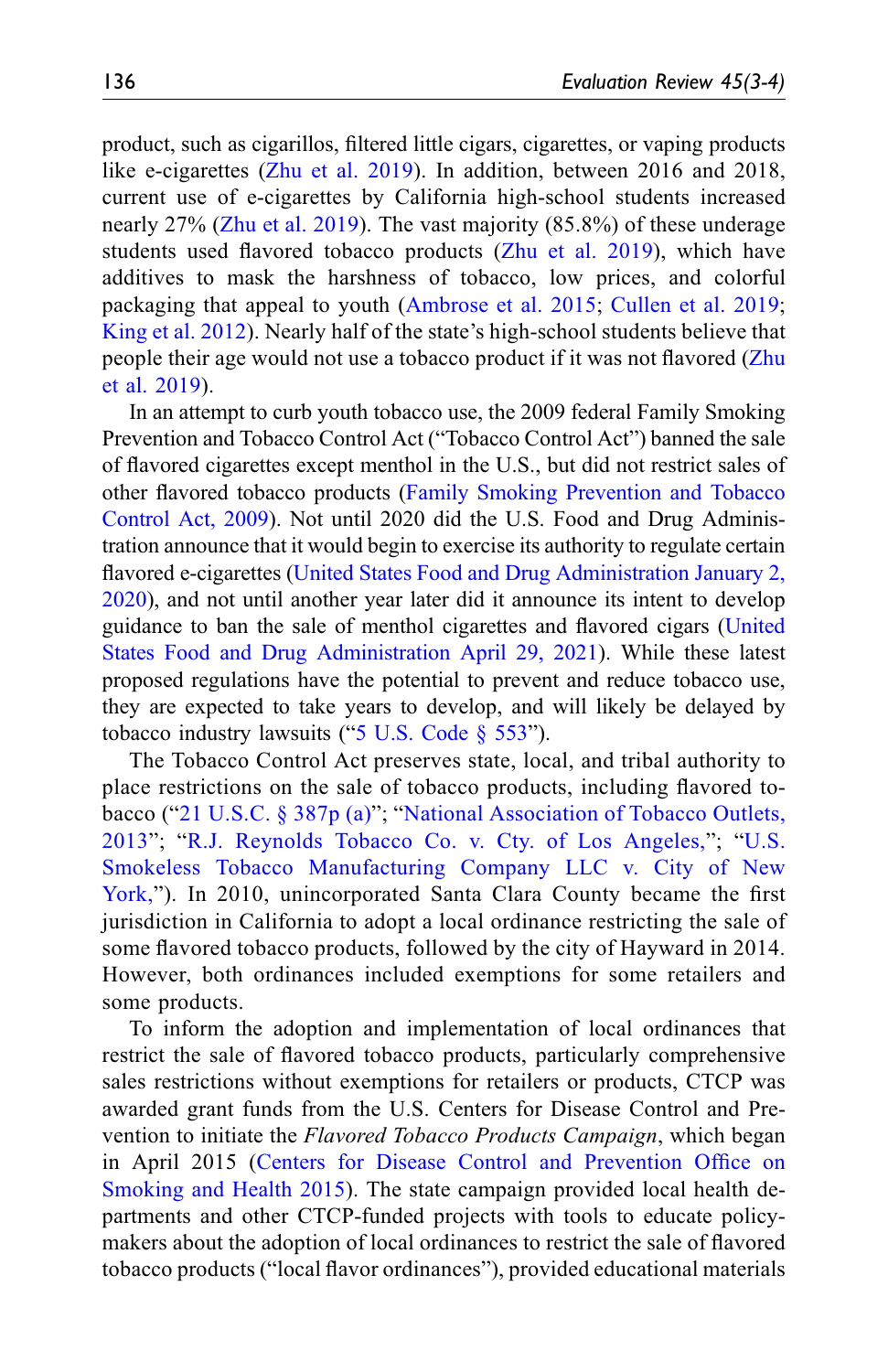to support implementation, and funded studies to evaluate the effectiveness of these ordinances. The campaign's goals were to reduce the availability of flavored tobacco products, and to thereby reduce tobacco use, particularly among population groups targeted by tobacco industry marketing, such as youth and young adults and racial/ethnic and sexual minority groups ([Centers for Disease Control and Prevention Of](#page-25-5)fice on Smoking and Health [2015\)](#page-25-5).

Prior evaluations of local flavor sales restrictions have shown that restrictions on flavored tobacco product sales are associated with reduced retail availability and consumption at the population level (as measured by sales volume). Studies conducted in San Francisco; New York City; Providence; Boston; Lowell, Massachusetts; Minneapolis and Saint Paul; and Ontario, Canada found that local flavored tobacco sales restrictions were effective in reducing the retail presence and/or sales of flavored tobacco ([Rogers, Brown, et al. 2021\)](#page-28-5). In Ontario, a province-wide ban on the sale of menthol cigarettes was associated with a reduction in sales of both menthol and non-menthol cigarettes ([Chaiton et al. 2019\)](#page-25-6). However, a study of Chicago's ban on the sale of menthol cigarette sales within 500 feet of schools found low rates of compliance, suggesting that exemptions for certain retailers may reduce the effectiveness of local flavor laws ([Czaplicki et al. 2019\)](#page-26-2).

Previous analyses also found decreased tobacco product use after the implementation of local flavor sales restrictions. Reductions in both flavored and non-flavored tobacco use were observed in New York [\(Farley & Johns,](#page-26-3) [2017\)](#page-26-3), Lowell [\(Kingsley et al. 2019\)](#page-27-4) and San Francisco ([Yang et al. 2020](#page-28-6)) following their local flavor sales restrictions, and declines in cigarette smoking and overall tobacco product use among high school students was documented in Providence after enforcement of its local policy ([Pearlman et al. 2019\)](#page-27-5). Additionally, higher rates of quitting among daily and occasional menthol smokers compared with non-menthol smokers was found in Ontario ([Chaiton](#page-25-7) [et al. 2020\)](#page-25-7) after the implementation of its menthol ban.

A survey of retailers during and after implementation of Boston's local flavor ordinance found that educational visits and a flavored tobacco product guidance list were the most helpful resources for aiding compliance. Indeed, one of the main concerns of retailers in both Boston and San Francisco was not knowing whether certain products were flavored, and therefore in violation of the local flavor ordinance [\(Kephart et al., 2019](#page-27-6); [Vyas et al., 2021\)](#page-28-7).

This multicomponent evaluation assesses proximal policy outcomes in California by comparing jurisdictions with a local flavor ordinance to those without such an ordinance. The three studies described here assessed: (a) ordinance characteristics and coverage of California's diverse population through January 2019; (b) retail availability and advertising of flavored tobacco; and (c) tobacco retailers' self-reported awareness of and support for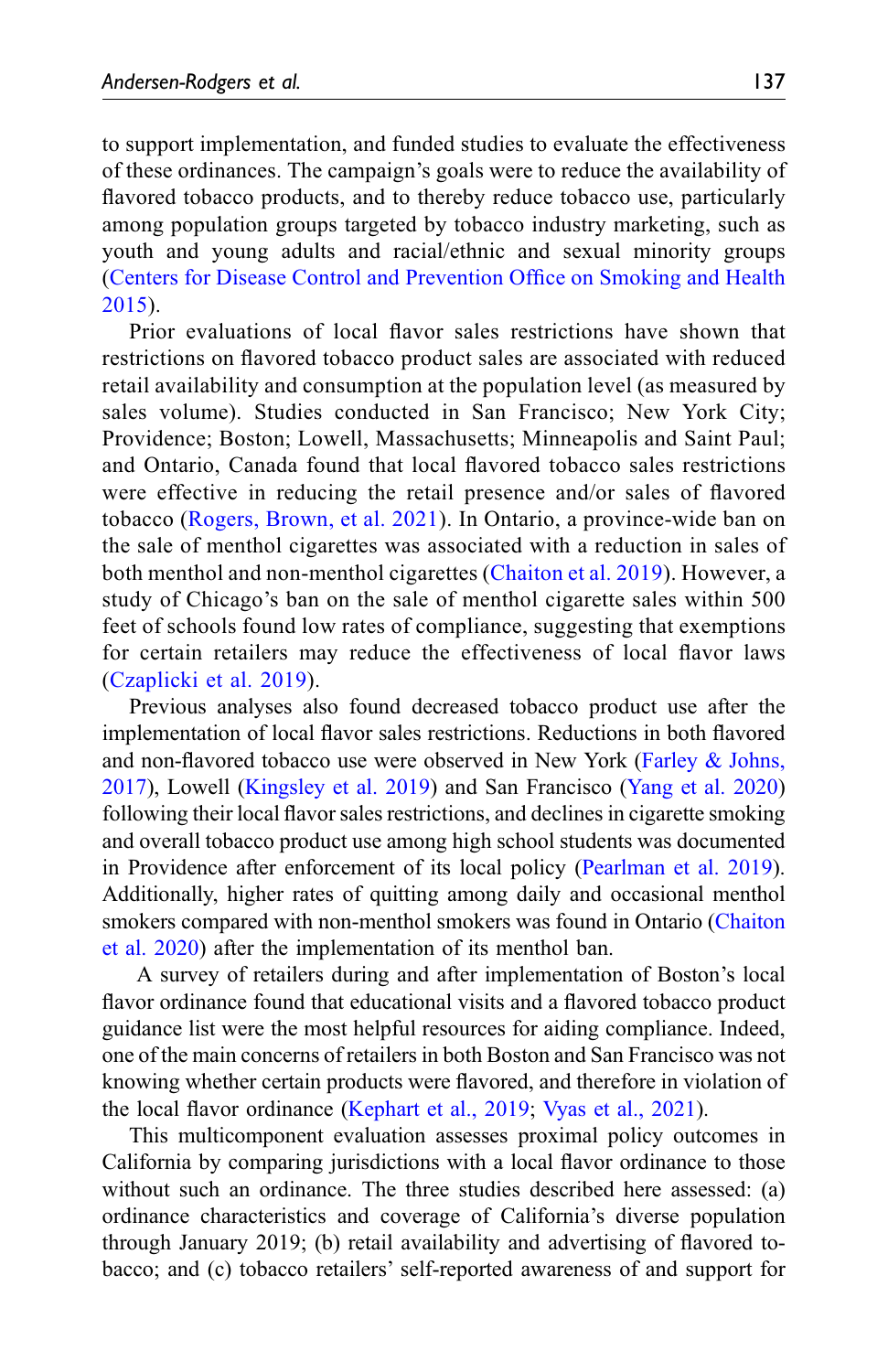local flavor ordinances and perceived ease of compliance. The goal of this evaluation was to understand facilitators and barriers to local flavor ordinance implementation from multiple vantage points, by examining: (a) the comprehensiveness and reach of local flavor ordinances across demographic groups, (b) the effectiveness of ordinances in reducing retail availability of flavored tobacco products, and (c) retailer experiences and attitudes toward local flavor ordinances. A separate evaluation component described elsewhere ([Feld et al. 2021](#page-26-4)) compared youth and young adult attitudes and perceived access to flavored tobacco products in jurisdictions with a local flavor ordinance to the rest of California. This evaluation adds to the existing literature by using a multifaceted approach to assess immediate outcomes associated with implementation of local flavor ordinances. This is the first study to evaluate numerous local flavor ordinances, both comprehensive and with exemptions, across jurisdictions statewide. It is also the only thus far to examine retail employees' support for flavored tobacco sales restrictions and attitudes toward flavored tobacco in jurisdictions with a local flavor ordinance, to assess the advertising for flavored tobacco products that stores cannot sell, and to evaluate the implementation of local flavor ordinances that were supported by a coordinated statewide campaign.

# **Methods**

This evaluation involved three independent components: (a) the Flavored Tobacco Policy Evaluation Tracking System; (b) the Retail Observation Survey in Matched Communities; and (c) the California Tobacco Retailer Poll. The methods and results of the three evaluation components are described in the sections that follow.

### Flavored Tobacco Policy Evaluation Tracking System

We obtained information about local flavor ordinances from local health departments and other funded projects during monthly calls and through submission by email or to CTCP's online content management system, and from local online news stories, which we recorded in the Flavored Tobacco Policy Evaluation System database. The database characterized whether ordinances were comprehensive without any exemptions and (if not) recorded exemptions for menthol, for specific products (e.g., vaping products), and for retailers defined by store type (e.g., adult-only stores), existence at the time of enactment (i.e., grandfathering), or location (e.g., outside of buffer zones around schools or other youth-sensitive areas). The database also included dates of ordinance adoption and implementation. To quantify and characterize the coverage of local flavor ordinances around the time of the Retail Observation Survey and Retailer Poll, we computed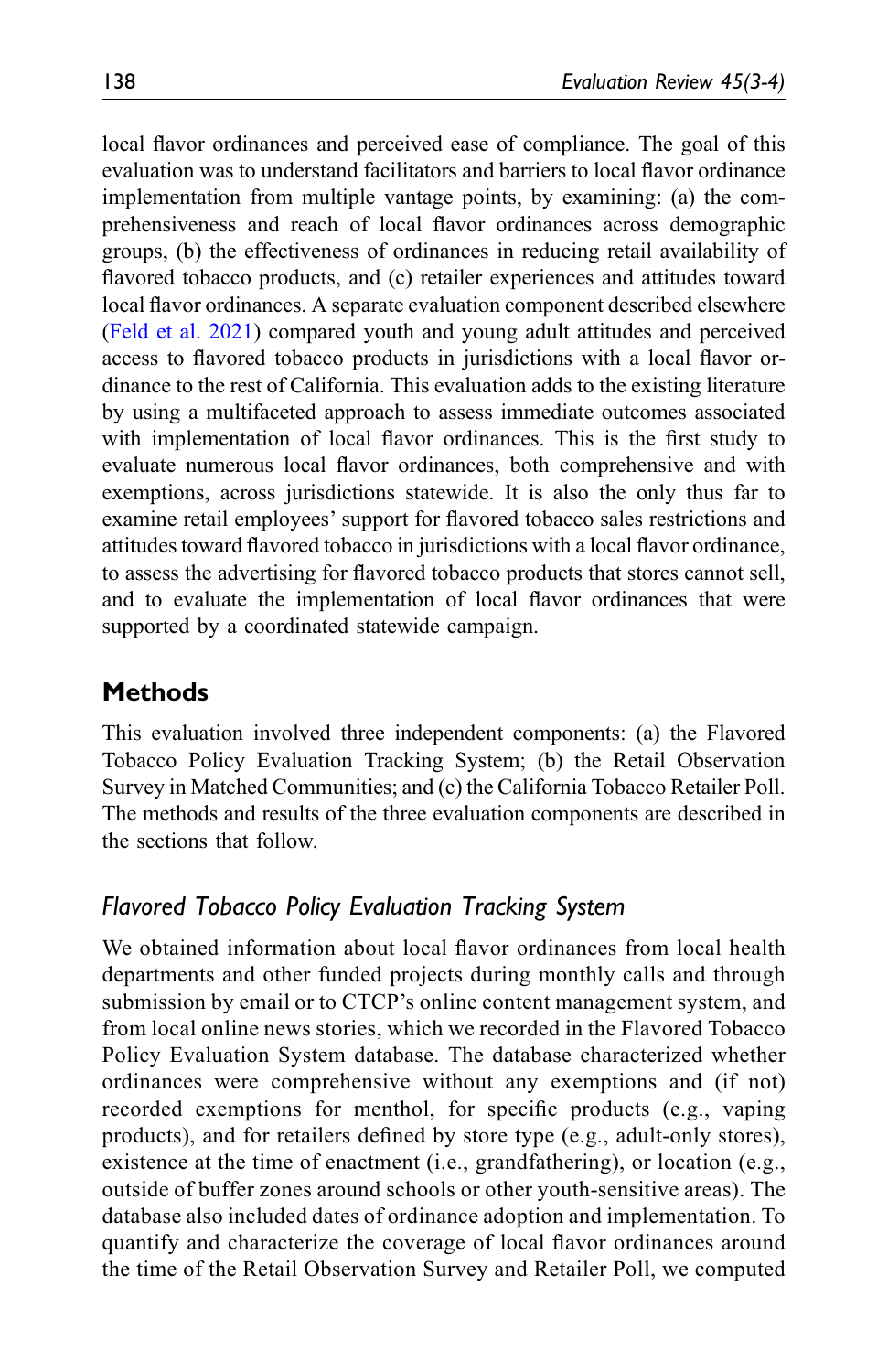total population living in a jurisdiction with a local flavor ordinance as well as categories defined by age, race/ethnicity, living at or below the federal poverty level, and education level. To do this, we linked data for jurisdictions with local flavor ordinances through January 2019 to population estimates for localities and unincorporated counties obtained from the California Department of Finance, which were derived from the American Community Survey (ACS) 2013–2017 ([United States Census Bureau](#page-28-8) [2018](#page-28-8)). Rural jurisdictions were defined as those situated in counties classified by local health departments as rural ([Henriksen et al. 2020](#page-27-7)). We calculated the proportion of the population covered by a local flavor ordinance for each category as the sum of the population for the category living in a jurisdiction with an ordinance, divided by the total statewide population for that category.

## Retail Observation Survey in Matched Communities

We designed the Retail Observation Survey to compare retail availability and advertising in licensed tobacco retailers ("retailers") in matched jurisdictions with and without a flavor ordinance. Eligibility criteria for jurisdictions were: (a) flavor ordinance adoption date prior to May 2018 and an effective date of August 2018 or earlier; (b) no exemptions for existing retailers or retailers far from schools; and (c) no exemptions for product category (e.g., conventional tobacco or vape products) or pack size (e.g., flavored cigarillos sold in packs of 5 or more). Among the eight eligible jurisdictions, we excluded San Francisco City and County because active enforcement was delayed until after data collection, and we excluded the only southern California location for travel-related budget constraints. Among the six remaining eligible jurisdictions, one had a comprehensive ordinance, one had an ordinance that exempted all menthol tobacco, one exempted menthol cigarettes only, and three had ordinances that contained exemptions for adult-only stores (see [Table 1\)](#page-6-0).

We derived the sample of stores within each study jurisdiction from a state tobacco retail licensing list obtained from the California Department of Tax and Fee Administration (CDTFA) in October 2017. For two jurisdictions where ordinances applied to unincorporated county areas (Santa Clara County and Yolo County), we sampled comparison stores from the incorporated county area. For the remaining jurisdictions with a local flavor ordinance (El Cerrito, Los Gatos, Oakland, San Leandro), we sampled stores from matched jurisdictions (Albany, Menlo Park, Vallejo, and Fairfield, respectively) without an ordinance by comparing population demographics (e.g., race/ethnicity and median household income) for the jurisdictions using data from the California Tobacco Health Assessment Tool ([Stanford](#page-28-9) [Prevention Research Center & GreenInfo Network\)](#page-28-9) (see [Table A1](#page-23-0) in the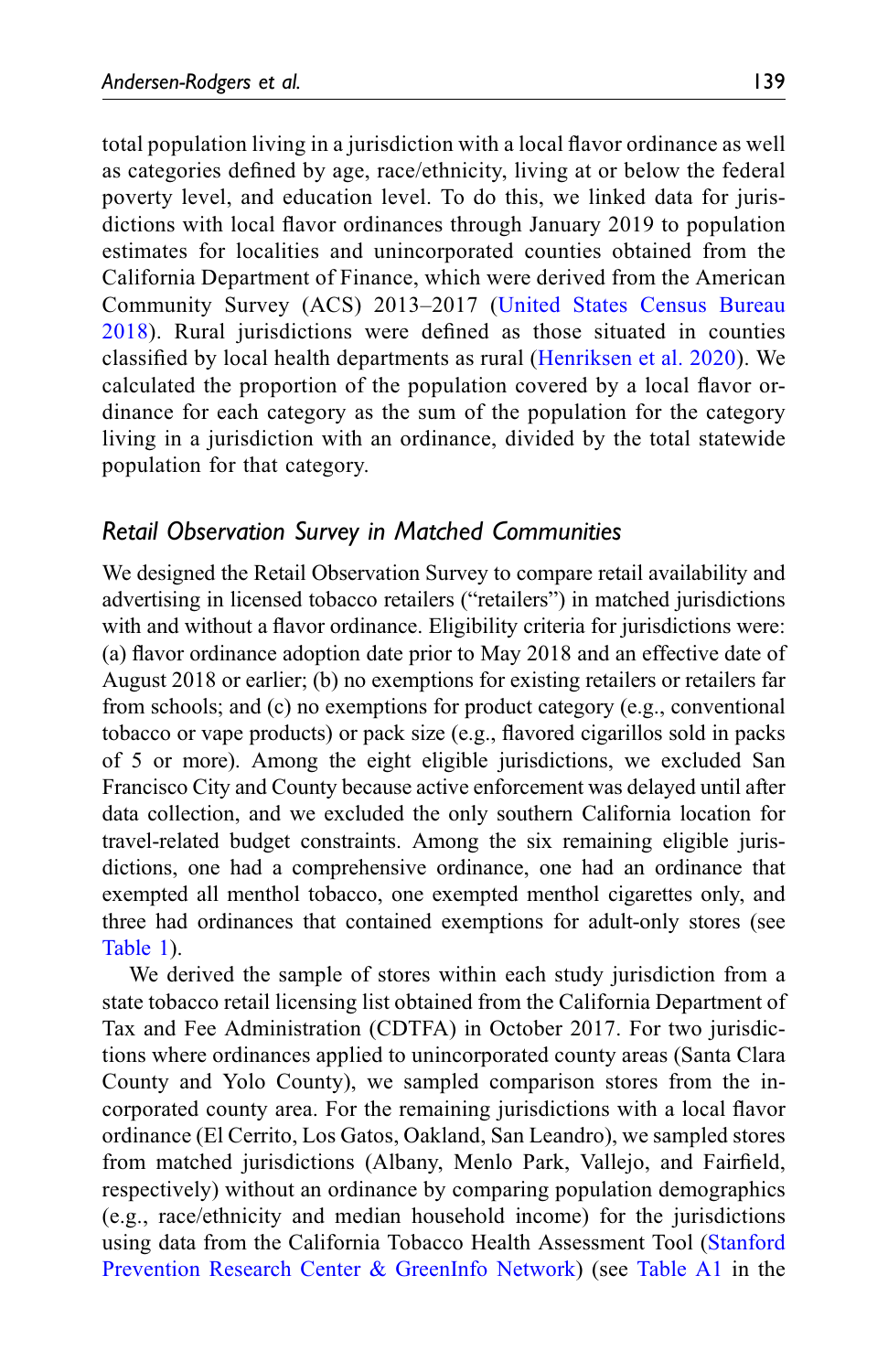| Variable                                                              | Flavored Tobacco<br>Policy Evaluation<br><b>Tracking System</b> | Retail<br>Observation<br>Survey in<br>Matched<br>Communities |                                                               | California<br>Poll | Tobacco Retailer |
|-----------------------------------------------------------------------|-----------------------------------------------------------------|--------------------------------------------------------------|---------------------------------------------------------------|--------------------|------------------|
| Data collection period                                                | 7/2014-1/2019                                                   | $6/2018 - 9/2018$                                            |                                                               | $1/2019 - 2/2019$  |                  |
| Policy characteristics                                                | Included <sup>a</sup>                                           |                                                              | Eligible <sup>b</sup> Included Eligible <sup>c</sup> Included |                    |                  |
| Comprehensive (no<br>exemptions)                                      | 6                                                               | 2                                                            |                                                               | 6                  | 5                |
| Exempt menthol flavoring                                              | ш                                                               | 4                                                            | 2                                                             | 9                  | 8                |
| Exempt some product<br>categories (e.g., vaping<br>products)          | 5                                                               | $\mathcal{P}$                                                | $\mathfrak{p}$                                                | 8                  | 8                |
| Exempt some store types 7<br>(e.g., adult-only or<br>other)           |                                                                 | 4                                                            | 3                                                             | 5                  | 4                |
| Limited to buffer zones<br>around schools or<br>youth-sensitive areas | 4                                                               | 0                                                            | 0                                                             | C                  | $\mathcal{P}$    |
| Total                                                                 | 24                                                              | 8                                                            | 6                                                             | 21                 | 19               |

Table 1. Number and Type of California Local Ordinances to Restrict Sales of Flavored Tobacco and Inclusion in Evaluation Studies, Through January 1, 2019.

<span id="page-6-0"></span>Source: Flavored Tobacco Policy Evaluation Tracking System. Note. Cell entries are number of local flavor ordinances.

<span id="page-6-2"></span><span id="page-6-1"></span><sup>a</sup>Ordinances to restrict sales of flavored tobacco adopted from 7/2014 to 1/2019 were included. <sup>b</sup>Eligibility criteria were as follows: (a) adoption date prior to 5/2018 and effective date of 8/2018 or earlier, (b) no exemptions for existing retailers or retailers far from schools, and (c) no exemptions for product category (e.g., conventional tobacco or vape products).

<span id="page-6-3"></span>c Eligibility criteria were as follows: (a) adoption date prior to 10/2018 and effective date of 1/2019 or earlier, and (b) no exemption of existing retailers (grandfathering clauses).

Appendix). Regardless of ordinance condition, we attempted to visit all stores in six jurisdictions with fewer than 28 retailers. For the remaining sample, we randomly selected approximately the same number of retailers in the flavor ordinance and matched jurisdictions without an ordinance to reach a goal of 150 complete observations in each condition.

Questionnaires and Outcomes. Four graduate students programmed and pretested a marketing surveillance survey in Qualtrics and used iPads or mobile phones for data collection. They were trained to assess whether stores sold non-menthol or menthol cigarettes, and little cigars/cigarillos and vaping products, to record the presence of products with explicit flavor names (i.e., those labeled with characterizing flavor descriptors, such as menthol, cherry, or wine) separately from products with ambiguous flavor descriptors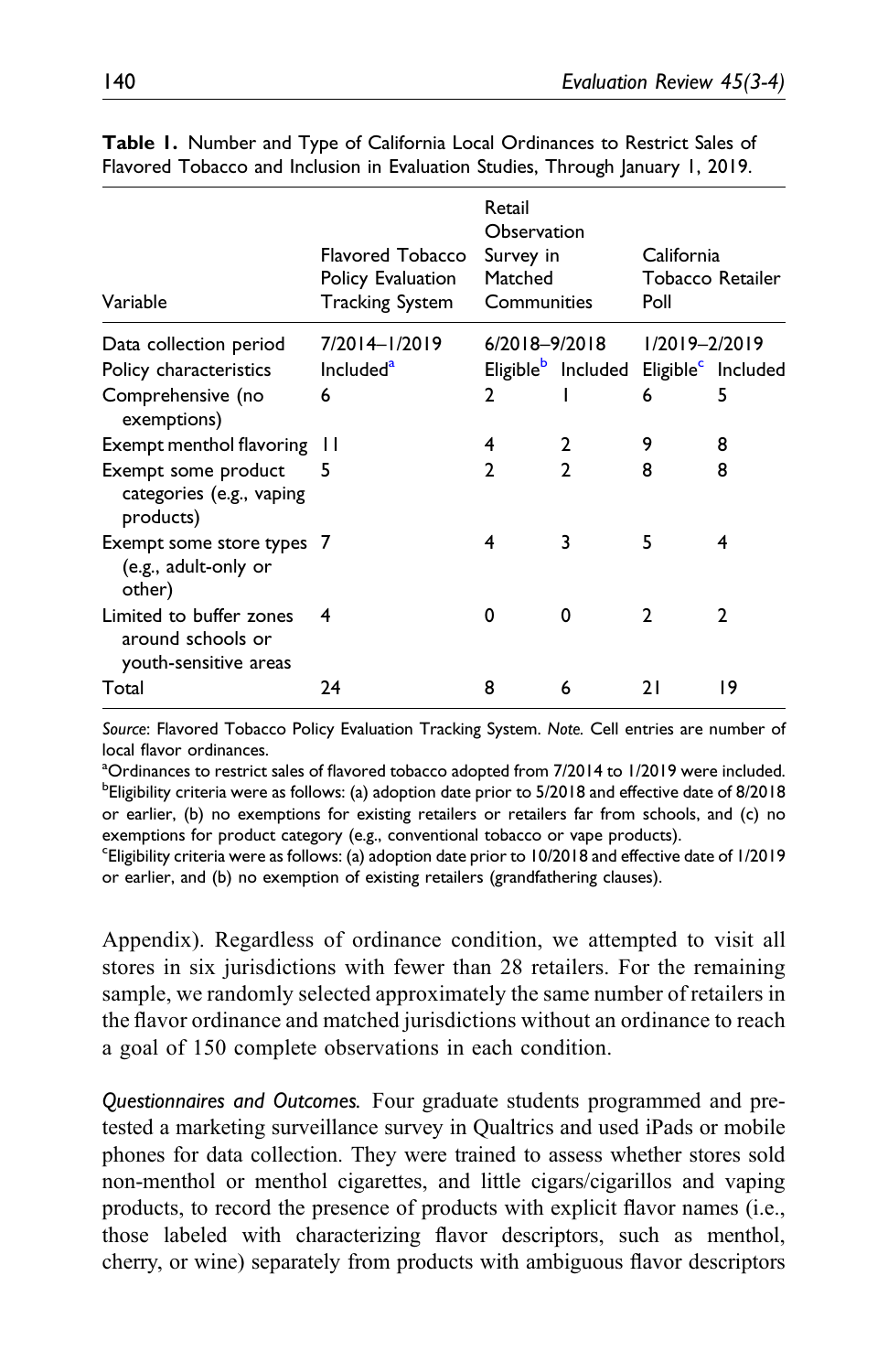(i.e., those labeled with "concept" descriptors, such as Jazz or Tropical Twist). Data collectors also classified store type following a standard protocol ([Schleicher NC et al. 2019](#page-28-10)). We included as secondary outcomes the presence of any (interior or exterior) advertising for flavored tobacco because local ordinances that restrict sales could have an ancillary impact on the visibility of marketing for those products. From June to September 2018, data collectors attempted observations in 341 retailers (flavor ordinance jurisdictions:  $n = 170$ , matched no-ordinance jurisdictions:  $n = 171$ ).

Data Analysis. The main outcome was retail availability, defined as the percent of retailers within each jurisdiction that were observed to have for sale at least one tobacco product in a relevant category. We aggregated questions about retail availability to create dichotomous composite measures by flavor name ("any" or "menthol" for cigarettes; "any," "explicit," "mint/menthol," or "ambiguous" for cigar and vaping products). Because not all ordinances were comprehensive, availability in ordinance jurisdictions was not always a violation. For flavor ordinance jurisdictions, we therefore calculated retailer violation rates (RVRs) as the proportion of retailers covered by the ordinance that sold restricted products, excluding retailers by store type (e.g., smoke/ vape shops) that were exempt from the flavor ordinance in some jurisdictions. We calculated a product-specific violation rate for menthol (RVRmenthol) which excluded data from the two jurisdictions with menthol product exemptions. To compare the proportion of stores that sold flavored products in ordinance and matched no-ordinance jurisdictions, we fit a series of generalized linear mixed models with a random intercept and controlled for store type using the GENLINMIXED procedure in IBM SPSS statistics version 27. The models accounted for nesting of stores within jurisdictions. Due to small cell sizes, store type was collapsed to compare tobacco shop, vape shop, head shop (combined) with all other store types (reference category). We estimated equivalent models for the presence of tobacco advertising.

## California Tobacco Retailer Poll

We conducted a statewide opinion poll via telephone from January to February 2019 to assess tobacco retail employee (store owner, manager, supervisor, or clerk) attitudes toward flavored tobacco products as well as their awareness of and ease of compliance with local flavor ordinances. We derived the sample of stores using a stratified simple random sample, selecting retailers from a state tobacco retail licensing list that contained applicant-provided telephone numbers obtained from the California Department of Tax and Fee Administration in October 2018. Retailers were then geocoded to latitude/longitude and jurisdiction using ArcGIS (ESRI).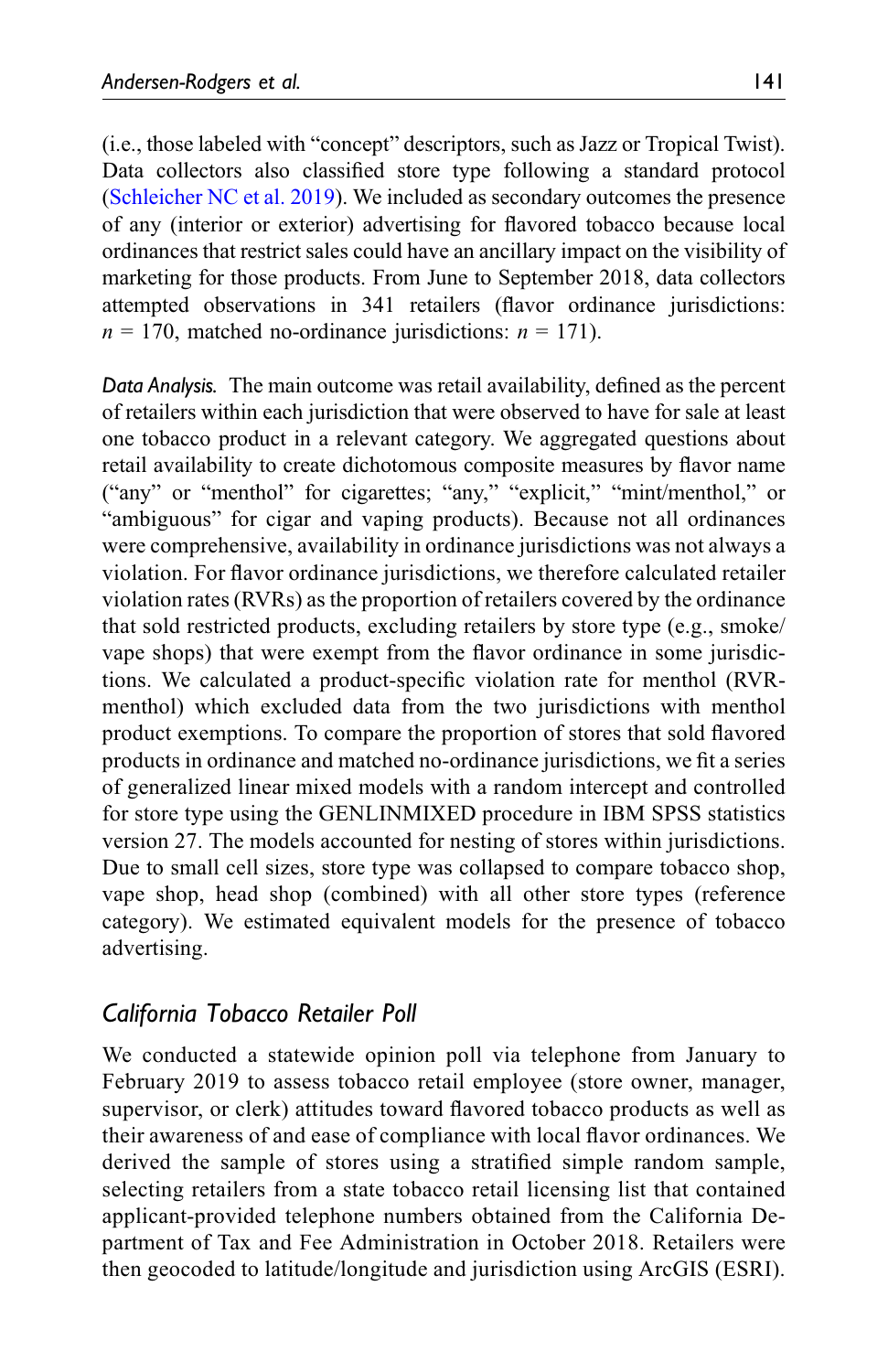We divided the state into 20 geographic sampling strata: the 19 jurisdictions with a local flavor ordinance adopted by October 1, 2018 and effective on January 1, 2019 or earlier ( $n = 1397$ ), and the Rest of California (ROC)  $(n = 6603)$ . In two jurisdictions where a local flavor ordinance only applied to jurisdictions near school, we used the geocoded retailer data and school boundaries from the California School Campus Database to determine whether retailers should be sampled with the local flavor ordinance group or ROC. Retailers located within 600 feet of schools in Berkeley and within 1000 feet of schools in unincorporated Contra Costa County were sampled with the local flavor ordinance group; retailers in Berkeley or unincorporated Contra Costa County that were not located near schools were sampled with the ROC. We attempted to survey all retailers in the 19 jurisdictions with a local flavor ordinance and conducted a random sample of retailers for the ROC. One jurisdiction, Sausalito, was excluded because the effective date of the ordinance was uncertain at the time of sampling. The response rate (the number of completed interviews out of all eligible retailers) was 31.7% and the cooperation rate (the number of completed interviews of all eligible retailers that were successfully contacted) was 53.0%. By geographic strata, the response rate and cooperation rate ranged from 25.7% to 63.0% and 37.5% to 100.0%, respectively, (see [Table A2](#page-24-0) in the Appendix).

Questionnaires and Outcomes. Trained interviewers from the California State University, Sacramento (CSUS) conducted the poll in English and Spanish using computer-assisted telephone interviewing software. After explaining that they were from CSUS, were contacting retailers about recent laws affecting their business, and that all responses would remain confidential, interviewers requested permission to ask questions and proceeded only with verbal approval. To prevent bias, interviewers did not state that the California Department of Public Health funded the survey. One respondent per retailer was interviewed; the priority order for participation was the store owner, then a manager or supervisor, then a store clerk. Interviewers asked a qualifying question to confirm that the retailers currently sold tobacco products and explained that flavored tobacco includes menthol cigarettes, as well as cigars, hookah, dip, chew, pipe tobacco, e-cigarettes, JUUL, and e-liquids with ingredients that make tobacco taste like menthol/mint, fruit, chocolate, alcohol, coffee, spice, or another flavor.

We used four-point Likert scales (strongly agree/support to strongly disagree/oppose) to assess level of agreement with statements about flavored tobacco products ("Flavored tobacco products appeal to youth," "Flavored tobacco products should only be sold in stores that require you to be at least 21 to enter," "Flavored tobacco products are intended to get youth addicted to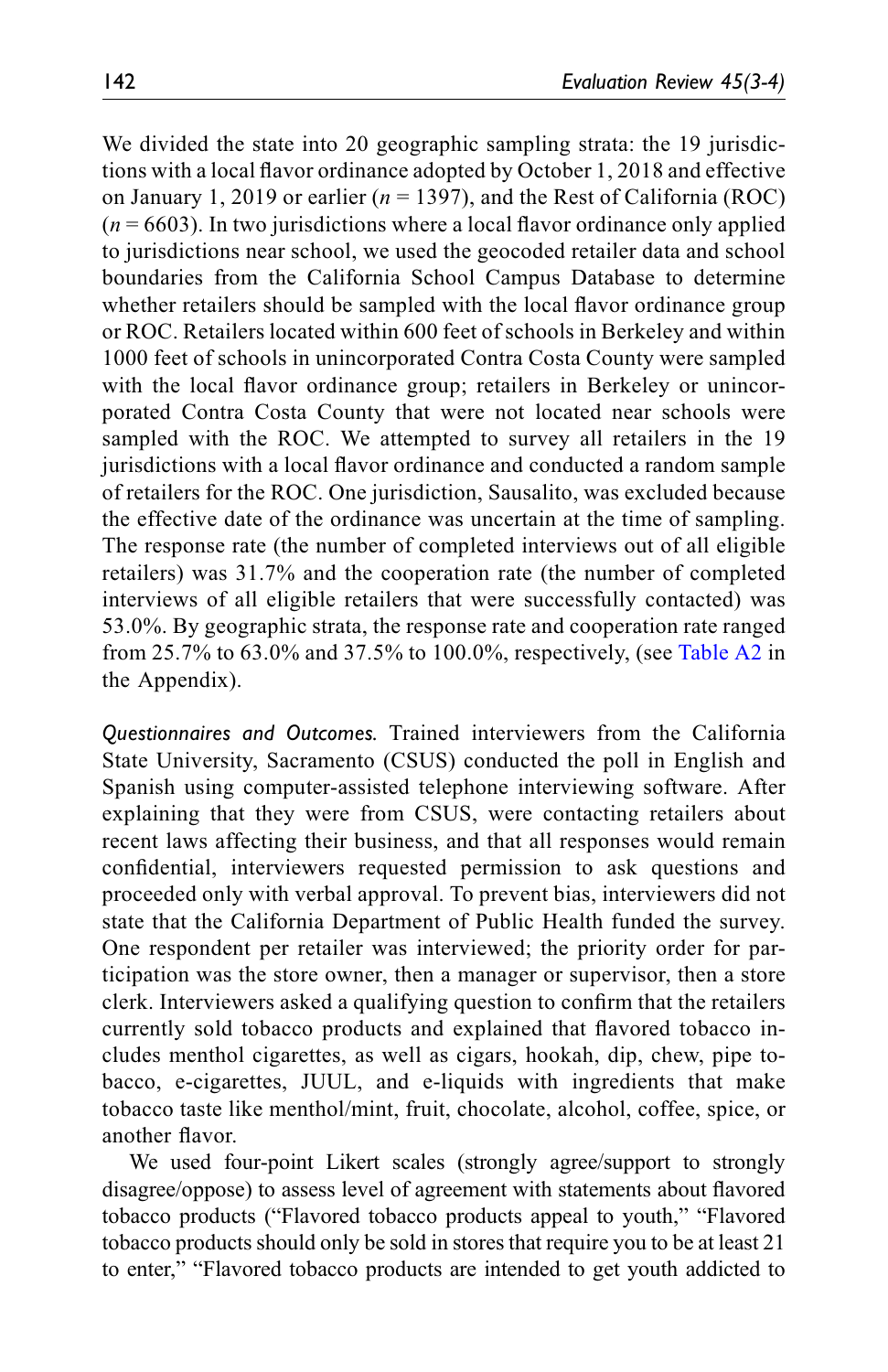nicotine," and "Eliminating the sale of flavored tobacco will prevent youth use of tobacco"). The same response scale was used to measure support for flavored tobacco sales restrictions ("How strongly do you support or oppose laws banning the sale of flavored tobacco products?"). In the subsample of ordinance jurisdiction respondents, we assessed awareness ("Before this call, were you aware of the local law passed by [retailer's jurisdiction] that restricts the sale of flavored tobacco products?") as "yes" or "no" and ease of compliance ("How difficult was it for you to comply with the law restricting the sale of flavored tobacco products?") using a four-point Likert scale (very easy to very difficult).

Data Analysis. Weights were applied during data analysis to be representative of CDTFA's October 2018 list of retailers. Weights were based on inverse probability weights and were adjusted only for non-response by geographic strata. Of 1712 retailers surveyed, we excluded 9 retailers in 19 jurisdictions with a local flavor ordinance because the respondents indicated that their store was exempt from the ordinance. This yielded an analytic sample of 1703 retailers with 315 retailers located in one of 19 jurisdictions with a local flavor ordinance.

We fit a series of multivariable generalized linear models in SAS version 9.4 (SAS Institute) controlling for retailer characteristics (store type) and respondent characteristics (job title, past 30-day tobacco use status) to detect significant differences in attitudes about and support for flavored tobacco sales restrictions between retailers in ordinance jurisdictions and the ROC. The models also allowed us to detect differences between retailers in jurisdictions with comprehensive flavored tobacco ordinances covering all stores and tobacco products, and those with ordinances that exempted some store types, certain tobacco product categories or menthol products. These models accounted for the sample design and clustering of retailers by jurisdictions. Likert-type responses on agreement and ordinance support were dichotomized as agree/support or strongly agree/support = 1 ("agree"/ "support") and disagree/oppose or strongly disagree/oppose = 0 ("disagree"/"oppose"). Due to small sample size, store type was collapsed to compare a combined tobacco store, vape shop, and head shop with all other store types in the models.

A fourth component of California's Flavored Tobacco Products Cam*paign* policy evaluation, an online survey of youth and young adults to assess attitudes toward flavored tobacco sales restrictions and perceived access to flavored tobacco products, reported that most respondents supported the sales restrictions and vape users in jurisdictions with a local flavor ordinance were more likely to perceive difficulty accessing flavored tobacco products ([Feld et al. 2021](#page-26-4)).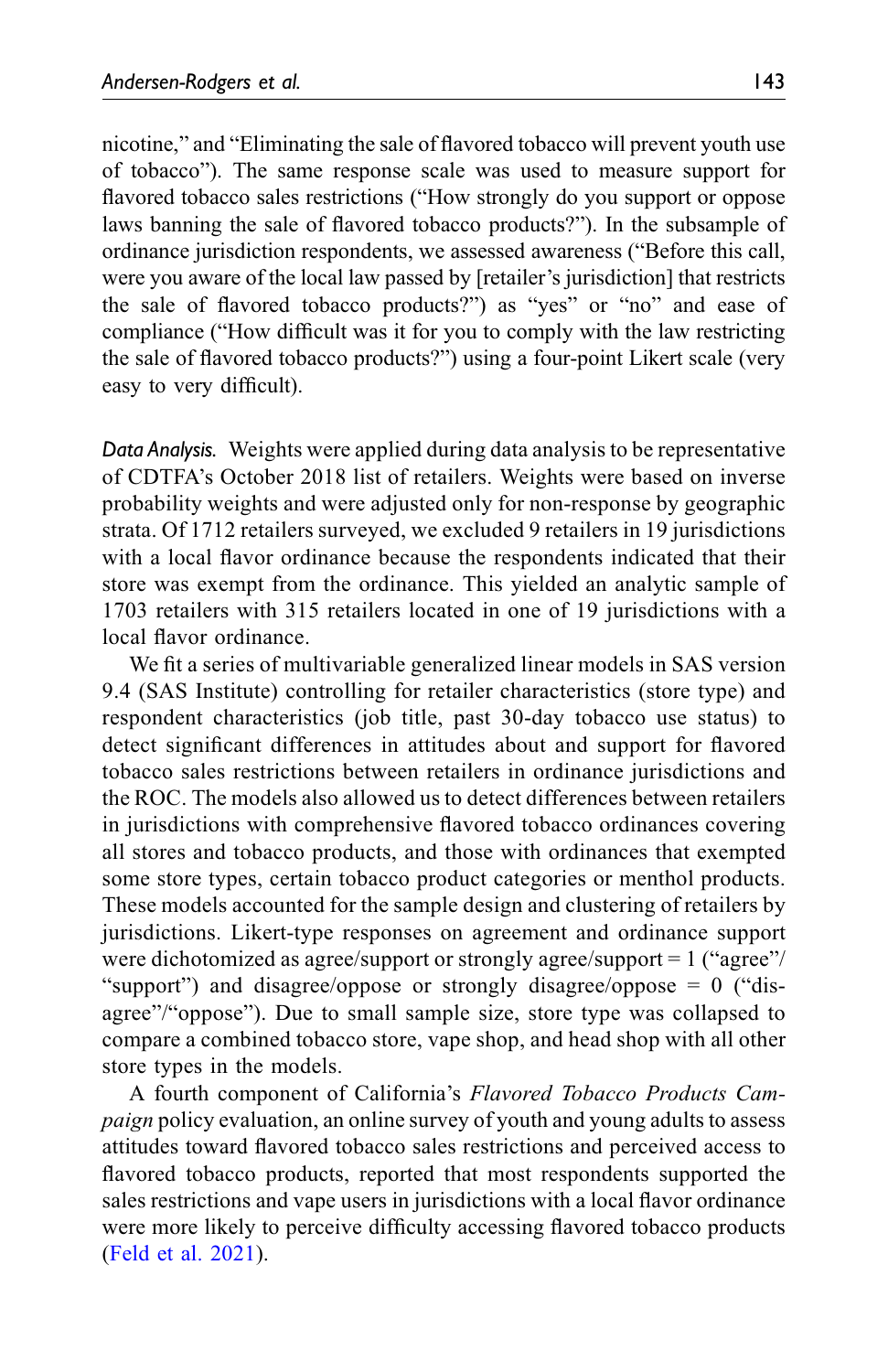# Results

## Flavored Tobacco Policy Evaluation Tracking System

Of 539 local jurisdictions in California, 24 cities or counties had adopted a local flavor ordinance by January 1, 2019, which represents an 11-fold increase from two jurisdictions that adopted ordinances prior to the April 2015 campaign start. The first comprehensive flavor ordinance was adopted by Unincorporated Yolo County in October 2016. By the end of 2017, only two comprehensive flavor ordinances had been adopted in California. In 2018, four more comprehensive ordinances passed, so that by January 1, 2019, one in four local flavor ordinances were comprehensive (see [Table 2](#page-11-0)).

In January 2019, jurisdictions with local flavor ordinances were primarily located in the San Francisco Bay Area. The most common exemptions were for menthol (11 of the 18 ordinances with exemptions). Five flavor ordinances exempted sales of certain tobacco product categories (such as vaping products, cigars, and small package sizes). Seven ordinances included exemptions for certain store types, such as tobacco retailers that limit entrance to adults only, and one (West Hollywood) also exempted existing retailers. Four ordinances were limited to tobacco retailers located in school buffers (e.g., within 1000 feet of schools) and/or near other youth-sensitive areas (e.g., parks, playgrounds, and libraries).

[Table 3](#page-13-0) summarizes change over time in the proportion and characteristics of the state population that were covered by a local flavor ordinance. Both comprehensive ordinances and those with exemptions, such as menthol, were included in this analysis. In January 2019, local flavor ordinances protected 2,269,172 Californians (5.82%), which represents a nine-fold increase over the 242,820 (0.62%) residents covered at the start of the California's Flavored Tobacco Products campaign. Among racial/ethnic groups, African American/ Black and Asian/Pacific Islander residents were covered at the highest rates by local flavor ordinances at 8.62% and 9.88%, respectively, as well as by the subset of 13 flavor ordinances that included menthol, at 7.77% and 8.41%, respectively. Residents with lower levels of income (i.e., living below the federal poverty level or at 100–200% of the poverty level), those with lower levels of education (high school or less), as well as rural residents, Hispanic residents and youth were covered by local flavor ordinances at rates lower than the overall population.

### Retail Observation Survey in Matched Communities

Convenience stores comprised approximately half of the sample for the Retail Observation Survey [\(Table 4](#page-14-0)) and the completion rate was 95.0%. We observed an average of  $26.2\%$  (SD = 21.8) of tobacco retailers in the five jurisdictions with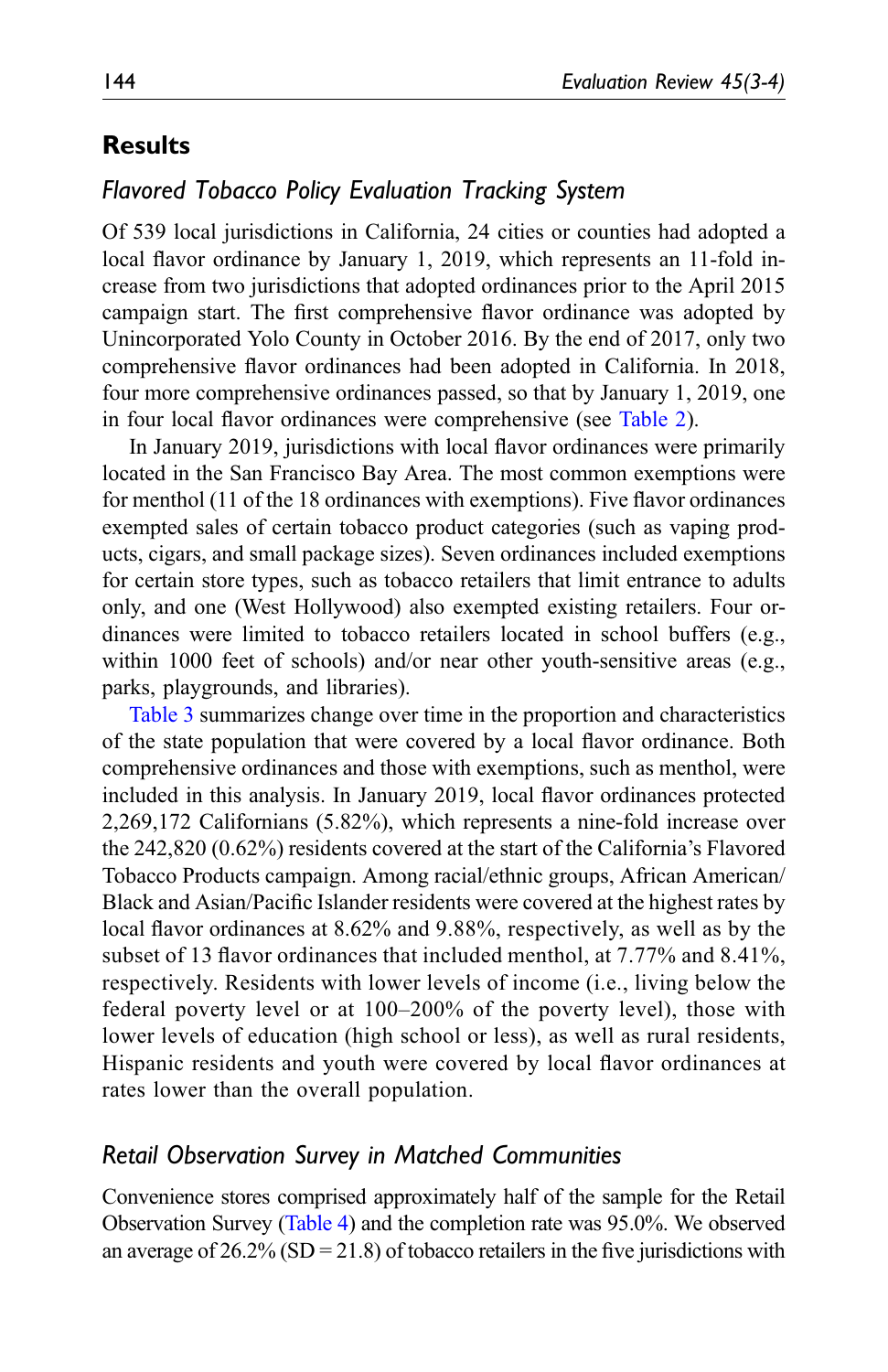<span id="page-11-0"></span>

|                                        |                         |                                        | Table 2. Ordinances That Restrict Sales of Flavored Tobacco in California and Exemptions Through January 1, 2019. |                                                 |
|----------------------------------------|-------------------------|----------------------------------------|-------------------------------------------------------------------------------------------------------------------|-------------------------------------------------|
| Jurisdiction                           | (month/year)<br>Adopted | (month/year)<br>Effective <sup>a</sup> | Retail Observation Survey in Matched<br>Communities (7/18-9/18)                                                   | California Tobacco Retailer<br>Poll (1/19-2/19) |
| Comprehensive (no exemptions)          |                         |                                        |                                                                                                                   |                                                 |
| Yolo County                            | 10/2016                 | 5/2017                                 |                                                                                                                   |                                                 |
| Unincorporated                         |                         |                                        |                                                                                                                   |                                                 |
| San Francisco                          | 6/2017                  | 1/2019 <sup>b</sup>                    |                                                                                                                   |                                                 |
| San Mateo County                       | 6/2018                  | 7/2018                                 |                                                                                                                   |                                                 |
| Unincorporated                         |                         |                                        |                                                                                                                   |                                                 |
| Sausalito                              | 7/2018                  | 11/2018                                |                                                                                                                   |                                                 |
| Beverly Hills                          | 8/2018                  | 9/2018                                 |                                                                                                                   |                                                 |
| Portola Valley                         | 9/2018                  | 10/2018                                |                                                                                                                   |                                                 |
| Menthol Flavoring Exemption            |                         |                                        |                                                                                                                   |                                                 |
| Hayward <sup>d,c</sup>                 | 7/2014                  | 8/2014                                 |                                                                                                                   |                                                 |
| Sonoma <sup>e</sup>                    | 6/2015                  | 9/2015                                 |                                                                                                                   |                                                 |
| El Cerrito                             | 10/2015                 | 1/2016                                 |                                                                                                                   |                                                 |
| Manhattan Beach <sup>c</sup>           | 12/2015                 | 1/2016                                 |                                                                                                                   |                                                 |
| Novatoe                                | 1/2017                  | 1/2018                                 |                                                                                                                   |                                                 |
| San Leandro                            | 10/2017                 | 8/2018                                 |                                                                                                                   |                                                 |
| Cloverdale                             | 1/2017                  | 12/2017                                |                                                                                                                   |                                                 |
| Fairfax <sup>e</sup>                   | 12/2017                 | 1/2019                                 |                                                                                                                   |                                                 |
| Windsor <sup>e</sup>                   | 3/2018                  | 4/2018                                 |                                                                                                                   |                                                 |
| Mono County                            | 4/2018                  | 5/2018                                 |                                                                                                                   |                                                 |
| Unincorporated <sup>e</sup>            |                         |                                        |                                                                                                                   |                                                 |
| Saratoga                               | 10/2018                 | 11/2018                                |                                                                                                                   |                                                 |
| Store Exemptions (but include menthol) |                         |                                        |                                                                                                                   |                                                 |
|                                        |                         |                                        |                                                                                                                   | (continued)                                     |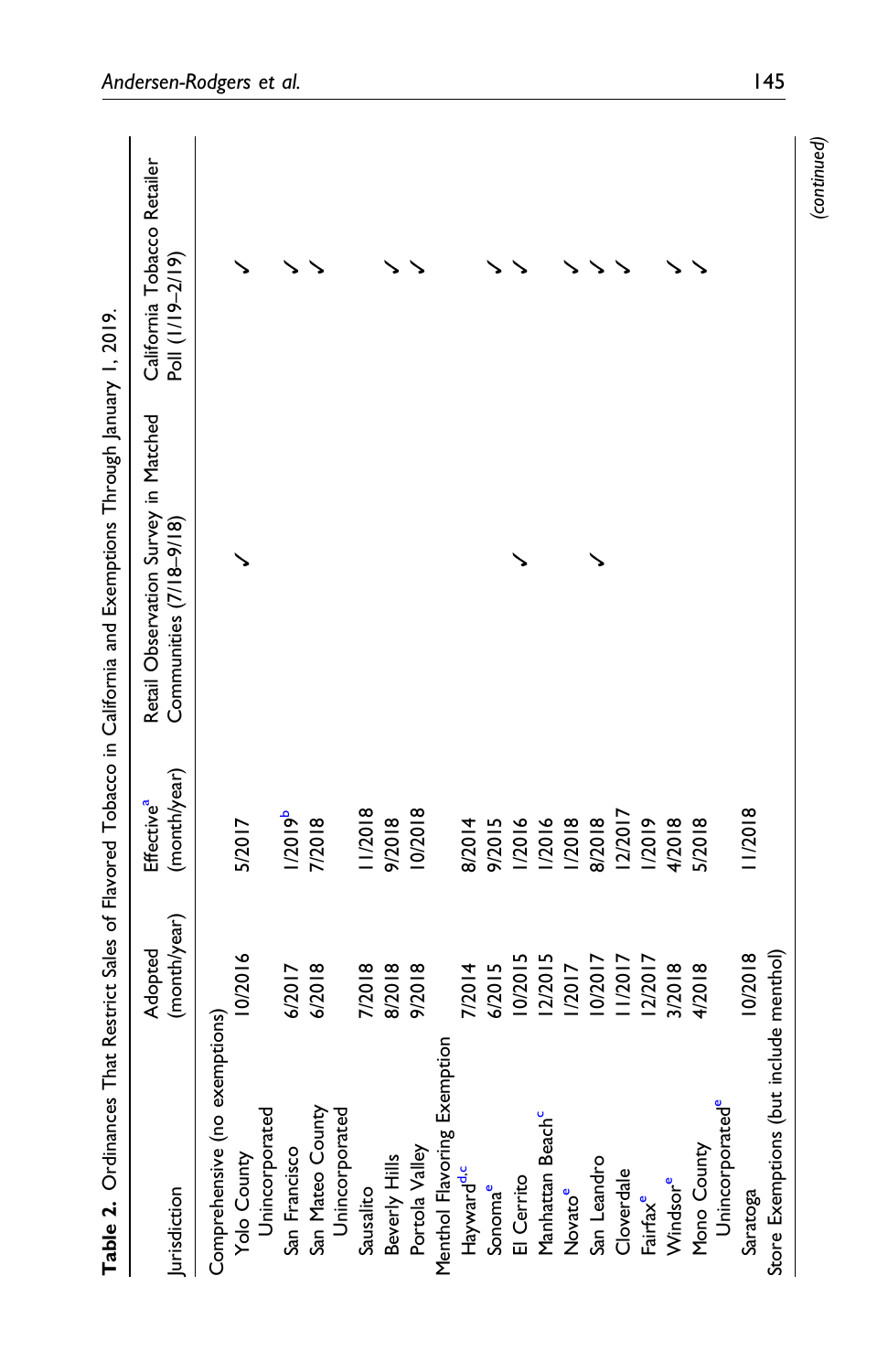<span id="page-12-5"></span><span id="page-12-4"></span><span id="page-12-3"></span><span id="page-12-2"></span><span id="page-12-1"></span><span id="page-12-0"></span>

| lurisdiction                                                                                            | (month/year)<br>Adopted | (month/year)<br>Effective <sup>a</sup> | Retail Observation Survey in Matched<br>Communities (7/18-9/18)                                                                                                               | California Tobacco Retailer<br>Poll (1/19-2/19) |
|---------------------------------------------------------------------------------------------------------|-------------------------|----------------------------------------|-------------------------------------------------------------------------------------------------------------------------------------------------------------------------------|-------------------------------------------------|
| Berkeley <sup>a</sup>                                                                                   | 9/2015                  | <b>1/2017</b>                          |                                                                                                                                                                               |                                                 |
| Santa Clara County<br>Unincorporated                                                                    | 10/2016                 | 7/2017                                 |                                                                                                                                                                               |                                                 |
| West Hollywood <sup>d.c</sup>                                                                           | 0/2016                  | 11/2016                                |                                                                                                                                                                               |                                                 |
| Los Gatos                                                                                               | 5/2017                  | 1/2018                                 |                                                                                                                                                                               |                                                 |
| Contra Costa County<br>Unincorporated"                                                                  | 7/2017                  | 8/2017                                 |                                                                                                                                                                               |                                                 |
| Oakland <sup>c</sup>                                                                                    | 9/2017                  | 7/2018                                 |                                                                                                                                                                               |                                                 |
| Palo Alto <sup>c</sup>                                                                                  | 0/2017                  | /2019                                  |                                                                                                                                                                               |                                                 |
| Source: Flavored Tobacco Policy Evaluation Tracking System.                                             |                         |                                        | "The effective date is the date that the ordinance would be enforced according to the ordinance. If the ordinance did not include an enforcement date, the effective          |                                                 |
| date is used instead.                                                                                   |                         |                                        |                                                                                                                                                                               |                                                 |
| 1/2019                                                                                                  |                         |                                        | <sup>b</sup> The ordinance was suspended before it went into effect due to a referendum petition. After the ordinance was affirmed by voters, the enforcement date was set to |                                                 |
| Policy exempts some stores (e.g., adult-only, or existing retailers).                                   |                         |                                        |                                                                                                                                                                               |                                                 |
|                                                                                                         |                         |                                        | "Policy exempts stores outside a certain distance of schools and/or youth sensitive areas (buffer-zone ordinance).                                                            |                                                 |
| Policy exempts some tobacco product categories (e.g., vaping products, single cigars, or pipe tobacco). |                         |                                        |                                                                                                                                                                               |                                                 |
| enforced 2/2011. Santa Clara County Unincorporated removed this exemption in 10/2016.                   |                         |                                        | 'Santa Clara County Unincorporated strengthened their original ordinance that exempted menthol flavoring. The original ordinance was adopted 11/2010 and                      |                                                 |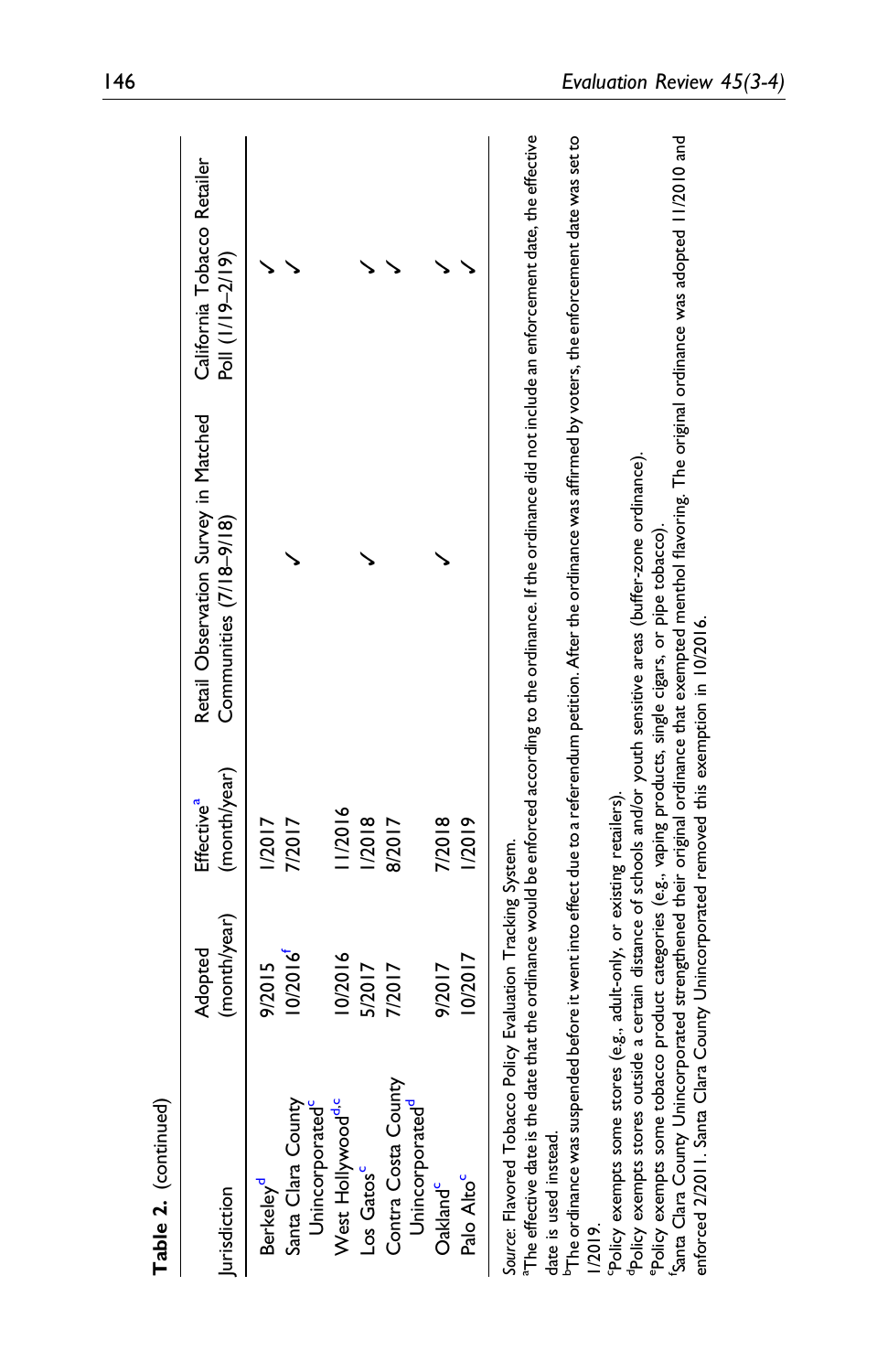| <b>Table 3.</b> Estimated Population Covered by Local Ordinances Regulating the Sale of |  |
|-----------------------------------------------------------------------------------------|--|
| Flavored Tobacco From the Start of California's Flavored Tobacco Products Campaign      |  |
| Through January 1, 2019.                                                                |  |

|                                      | April 2015                                                            | January 2019                                                               | January 2019<br>Ordinances that do<br>not Exclude |  |
|--------------------------------------|-----------------------------------------------------------------------|----------------------------------------------------------------------------|---------------------------------------------------|--|
| Population<br>Characteristic         | All Ordinances,<br>Regardless of<br>Exemptions <sup>a</sup> $(n = 2)$ | All Ordinances,<br>Regardless of<br>Exemptions ( $n = 24$ ) Menthol (= 13) |                                                   |  |
|                                      | Proportion of total California population                             |                                                                            |                                                   |  |
| All residents                        | 0.62%                                                                 | 5.82%                                                                      | 4.96%                                             |  |
| Youth under<br>18                    | 0.56%                                                                 | 4.44%                                                                      | 3.54%                                             |  |
|                                      | Proportion of population, by race/ethnicity                           |                                                                            |                                                   |  |
| White                                | 0.46%                                                                 | 6.39%                                                                      | 5.63%                                             |  |
| Hispanic/<br>Latino                  | 0.59%                                                                 | 3.18%                                                                      | 2.46%                                             |  |
| African<br>American/<br><b>Black</b> | 0.77%                                                                 | 8.62%                                                                      | 7.77%                                             |  |
| Asian/Pacific<br>Islander            | 1.04%                                                                 | 9.88%                                                                      | 8.41%                                             |  |
|                                      | Proportion of population, by poverty level                            |                                                                            |                                                   |  |
| Less than 100% 0.38%                 |                                                                       | 4.55%                                                                      | 4.24%                                             |  |
| 100% to 200%                         | 0.50%                                                                 | 4.35%                                                                      | 3.60%                                             |  |
| Greater than<br>200%                 | 0.68%                                                                 | 6.55%                                                                      | 5.48%                                             |  |
|                                      | Proportion of population, by education level                          |                                                                            |                                                   |  |
| Less than high 0.58%<br>school       |                                                                       | 4.72%                                                                      | 3.89%                                             |  |
| High school                          | 0.56%                                                                 | 4.71%                                                                      | 3.62%                                             |  |
| Some college                         | 0.49%                                                                 | 5.24%                                                                      | 4.26%                                             |  |
| College and<br>above                 | 0.46%                                                                 | 9.78%                                                                      | 8.88%                                             |  |
| Proportion of<br>rural<br>residents  | 0.21%                                                                 | 0.21%                                                                      | 0.00%                                             |  |

<span id="page-13-0"></span>Source: Flavored Tobacco Policy Evaluation Tracking System, American Community Survey 2013- 2017. Note. Unless otherwise noted, race/ethnicity includes only non-Hispanics. Some ordinances include exemptions, such as for: adult-only, or existing retailers; or stores outside a certain distance of schools and/or youth sensitive areas (buffer-zone ordinance).

<span id="page-13-1"></span><sup>a</sup> Both flavor ordinances enacted prior to April 2015, Hayward and Santa Clara County Unincorporated, exempted menthol. Santa Clara County Unincorporated removed this exemption in October 2016.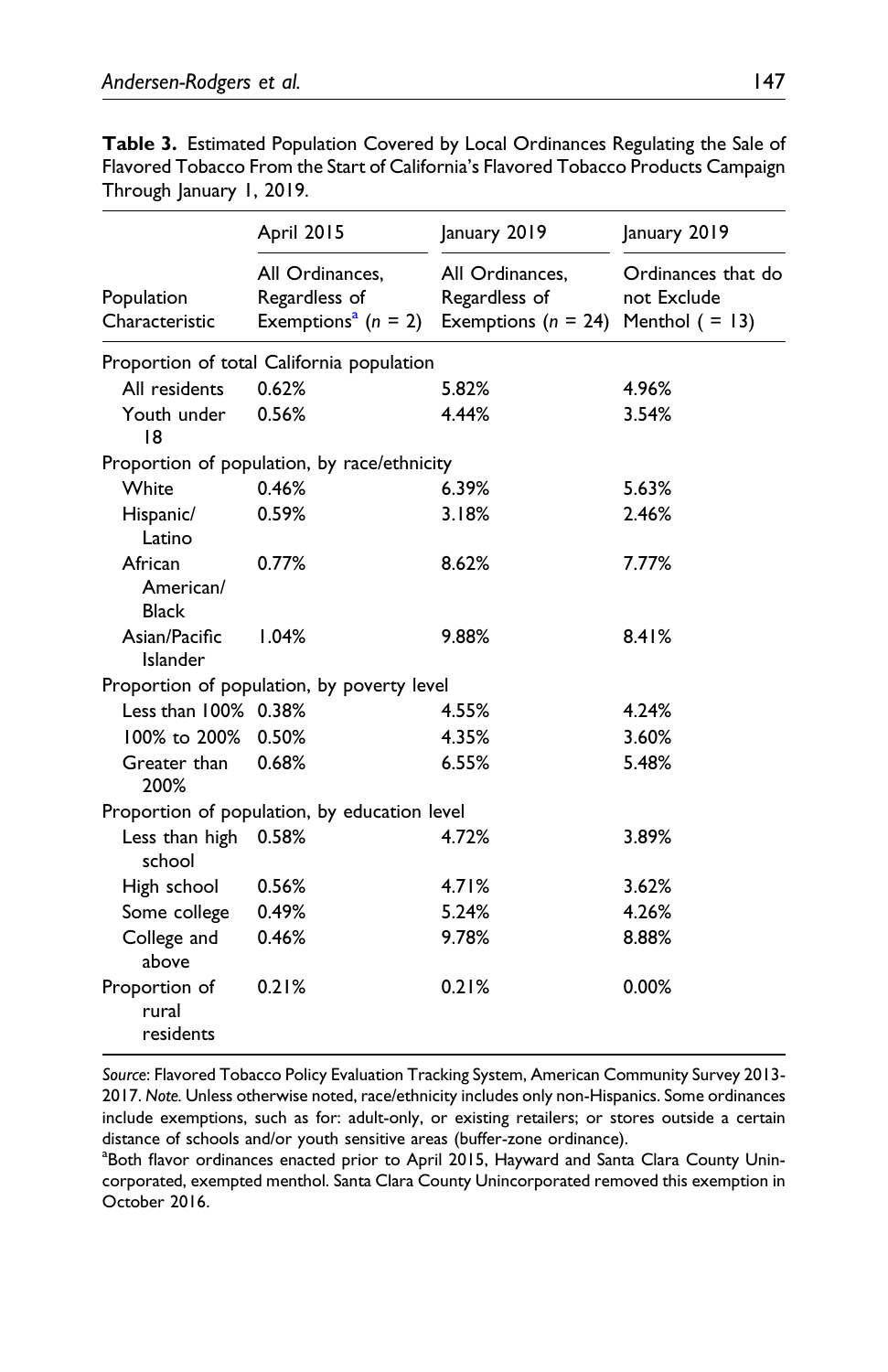|                       | Flavor Ordinance |            | Matched No-<br>Ordinance |            |
|-----------------------|------------------|------------|--------------------------|------------|
| Store Type            | n                | Percent, % | n                        | Percent, % |
| Convenience           | 87               | 52.7       | 78                       | 48.8       |
| Liquor                | 20               | 12.1       | 26                       | 16.3       |
| Pharmacy              | 5                | 3.0        | 8                        | 5.0        |
| Small market          | 18               | 10.9       | п                        | 6.9        |
| Supermarket           | 12               | 7.3        | 13                       | 8.1        |
| Tobacco-vape-headshop | 7                | 4.2        | 18                       | 11.3       |
| Other                 | 16               | 9.7        | 6                        | 3.8        |
| Total                 | 165              | 100.0      | 160                      | 100.0      |

Table 4. Retail Observation Survey in Matched Communities Sample: California, July–September 2018.

<span id="page-14-0"></span>Note. Stores were clustered in six jurisdictions with and six without a local flavor ordinance.

a sample. [Table 5](#page-15-0) summarizes retail availability of flavored tobacco (percent of stores that sold) in matched jurisdictions with and without a local flavor ordinance and RVR in flavor ordinance jurisdictions (taking into account exemptions for products and store types). Compared to stores in matched noordinance jurisdictions, a significantly lower proportion of stores in flavor ordinance jurisdictions sold menthol cigarettes (40.6% vs. 95.0%), cigarillos/ cigar wraps with explicit flavor names (56.4% vs. 85.0%) and vaping products with explicit flavor names (6.1% vs. 56.9%) (see [Table 5\)](#page-15-0). Accounting for nesting of stores within jurisdiction and controlling for store type, the odds that a store sold each product remained significantly lower in flavor ordinance jurisdictions compared with matched no-ordinance jurisdictions (menthol cigarettes:  $AOR = 0.04$ , 95%  $CI = 0.00$ , 0.43; cigarillos/cigar wraps with explicit flavor names:  $AOR = 0.23$ , 95% CI = 0.13, 0.39; vaping products with explicit flavor names: AOR=0.04, 95%  $CI = 0.02, 0.11$ . While products with ambiguous flavor names were also significantly less prevalent in flavor ordinance jurisdictions compared to matched no-ordinance jurisdictions (cigarillo/cigar wraps: 53.9% vs. 78.1%), more than half of stores covered by a local flavor ordinance (54.6%) still sold cigarillos/cigar wraps with ambiguous package descriptors, such as Jazz. Although such products likely contain characterizing flavors [\(Farley et al. 2018\)](#page-26-5), we cannot be certain that their presence indicated a violation of a local sales restriction. In the subset of stores in jurisdictions that restricted menthol, RVR for these products were 12.9% for menthol cigarettes, 2.5% for menthol/mint cigarillo/cigar wraps, and 5.9% for menthol/mint vaping products. Non-menthol cigarettes were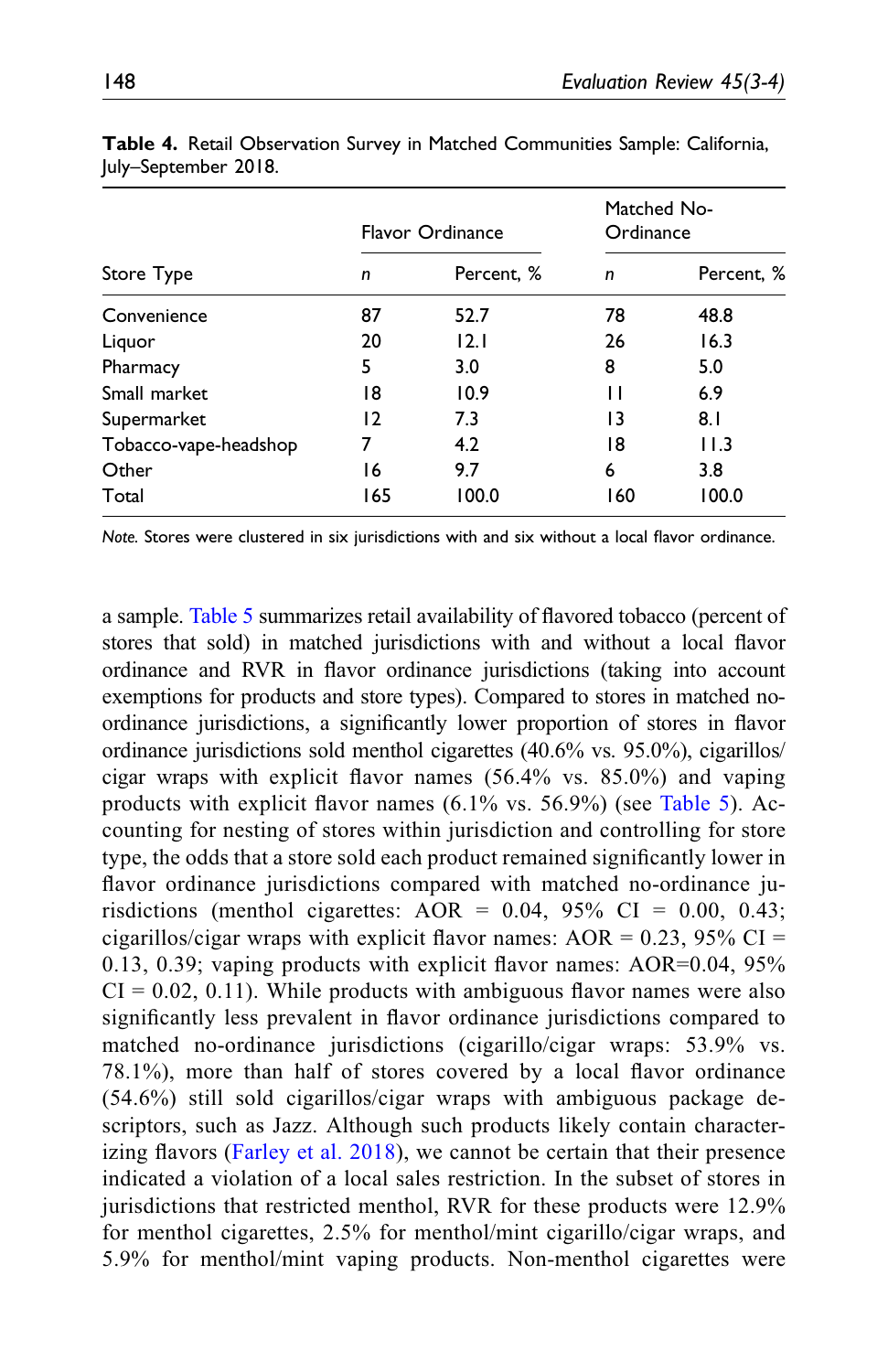| Tobacco Product Type                                    | Matched No-<br>Ordinance<br>$(n = 160)$ | Flavor<br>Ordinance<br>$(n = 165)$ | <b>RVR</b><br>$(n = 163)$ | <b>RVR</b> menthol<br>$(n = 119)$ |
|---------------------------------------------------------|-----------------------------------------|------------------------------------|---------------------------|-----------------------------------|
| Cigarettes (any)                                        | 96.9%                                   | 95.2%                              |                           |                                   |
| Menthol cigarettes                                      | 95.0%                                   | $*40.6%$                           |                           | $*12.9%$                          |
| Cigarillos/blunt/cigar<br>wraps (any)                   | 86.9%                                   | 77.0%                              |                           |                                   |
| Menthol/mint                                            | 38.8%                                   | $*1.8%$                            |                           | $*2.5%$                           |
| Other explicit flavor-<br>named (excl.<br>Menthol)      | 85.0%                                   | $*56.4%$                           | $*57.1%$                  |                                   |
| Ambiguously named<br>(e.g., Jazz, Tropical<br>Twist)    | 78.1%                                   | $*53.9%$                           | $*54.6%$                  |                                   |
| Vaping products (any,<br>including cartridges/<br>pods) | 65.6%                                   | $*27.9%$                           |                           |                                   |
| Menthol/mint                                            | 61.9%                                   | $*7.9%$                            |                           | $*5.9%$                           |
| Other explicit flavor-<br>named (excl.<br>Menthol)      | 56.9%                                   | $*6.1%$                            | $*6.1%$                   |                                   |
| Ambiguously named<br>(e.g., Jazz, Tropical<br>Twist)    | 15.6%                                   | 6.1%                               | 5.5%                      |                                   |

Table 5. Proportion of Stores That Sold Flavored Tobacco and Retail Violation Rates (RVRs), by Product Category and Jurisdiction Ordinance: Retail Observation Survey in Matched Communities, California, July–September 2018.

<span id="page-15-0"></span>Note. RVR = Retail violation rate, excluding tobacco/vape shops in three flavor-ordinance jurisdictions with exemptions. RVR menthol also excludes two ordinance jurisdictions that exempt menthol cigarettes, and one jurisdiction that exempts menthol-flavored non-cigarette tobacco products, as applicable  $(n = 101)$ . Statistical significance\* at  $p < .05$  comparing no-ordinance with ordinance stores in generalized linear mixed models, nesting stores within jurisdictions and controlling for store type (tobacco shop, vape shop, head shop vs. all other store types).

omnipresent at stores in ordinance (95.2%) and no-ordinance jurisdictions (96.9%). The few stores that did not sell non-menthol cigarettes likely sold other tobacco products or vaping products exclusively.

After accounting for nesting of stores within jurisdiction and controlling for store type, the presence of advertising for menthol cigarettes  $(AOR = 0.28,$ 95% CI = 0.09, 0.84) and flavored cigars (AOR = 0.39, 95% CI = 0.18, 0.89) was significantly lower in flavor-ordinance jurisdictions. In jurisdictions that restricted the sale of menthol cigarettes in addition to other flavored tobacco products, nearly half of stores (46.2%) still advertised menthol cigarettes even though they could not sell them.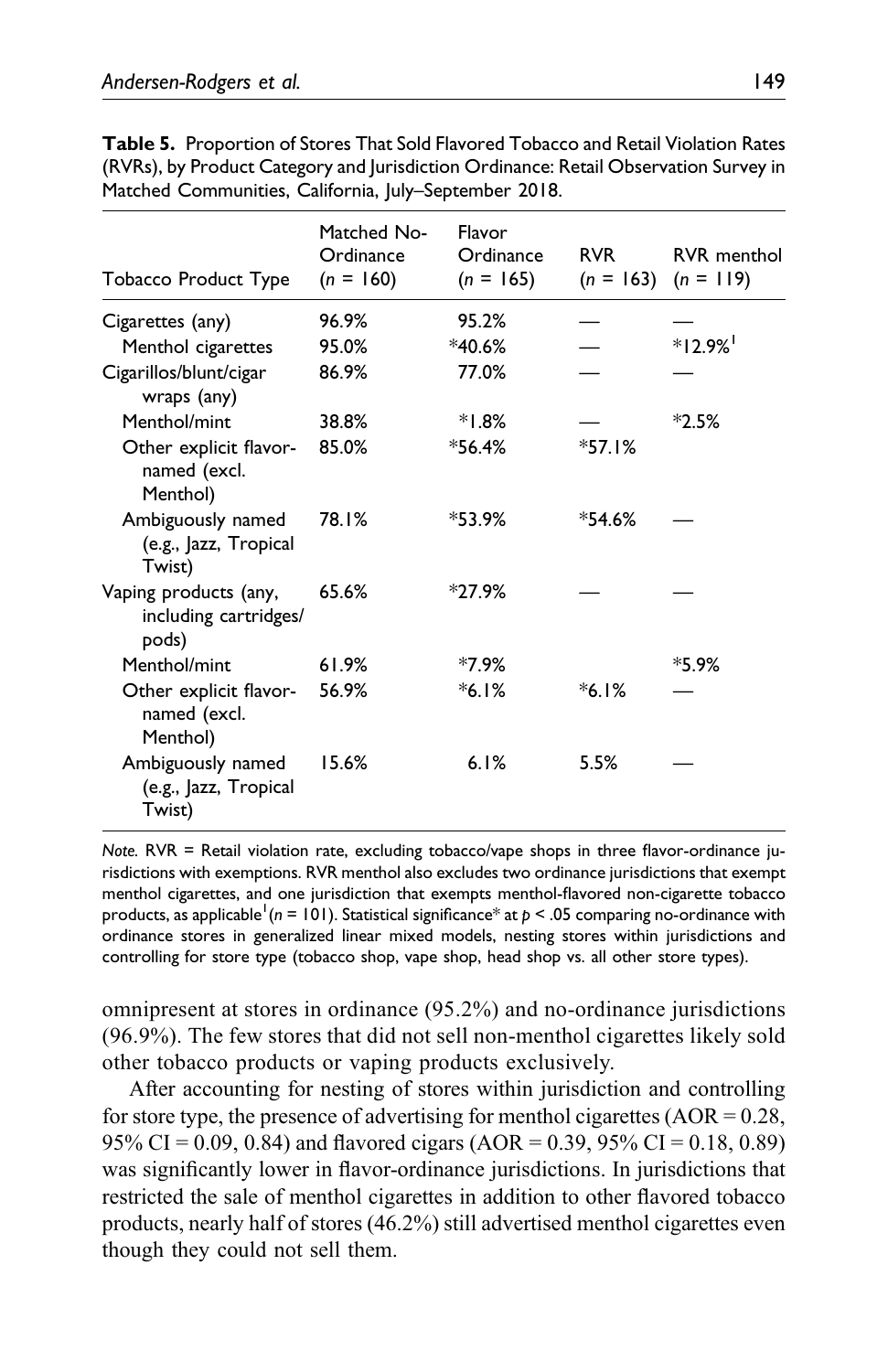|                                         | Flavor Ordinance |                        | <b>Rest of California</b> |                        |  |
|-----------------------------------------|------------------|------------------------|---------------------------|------------------------|--|
| Variable                                | Unweighted<br>n  | Weighted<br>Percent. % | Unweighted<br>n           | Weighted<br>Percent, % |  |
| Respondent job title*                   |                  |                        |                           |                        |  |
| Owner                                   | 127              | 40.9                   | 496                       | 35.7                   |  |
| Manager                                 | 104              | 33.0                   | 576                       | 41.5                   |  |
| Clerk                                   | 84               | 26.1                   | 316                       | 22.8                   |  |
| Respondent past 30-<br>day tobacco use* | 87               | 27.8                   | 326                       | 23.5                   |  |
| Store type <sup>*</sup>                 |                  |                        |                           |                        |  |
| Convenience                             | 120              | 37.4                   | 566                       | 40.8                   |  |
| Liquor                                  | 64               | 21.3                   | 204                       | 14.7                   |  |
| Pharmacy                                |                  | 0.3                    | 20                        | $\mathsf{I}$ .4        |  |
| Small market                            | 49               | 15.5                   | 157                       | 11.3                   |  |
| Supermarket                             | 22               | 6.9                    | 14                        | 8.2                    |  |
| Tobacco-vape-<br>headshop               | 28               | 9.1                    | 185                       | 13.3                   |  |
| Other                                   | 31               | 9.4                    | 142                       | 10.2                   |  |
| Total                                   | 315              | 100.0                  | 1388                      | 100.0                  |  |

Table 6. California Tobacco Retailer Poll Sample: California, January–February 2019.

<span id="page-16-0"></span>Note. Statistical significance for weighted percentages\* at  $p < .05$  determined by chi-square tests to comparing sample characteristics in flavor ordinance jurisdictions versus in Rest of California.

## California Tobacco Retailer Poll

Among the analytic sample of 1703 tobacco retail employees, 36.6% were owners, 39.9% were managers, and 23.5% were clerks. As in the retail observation survey, convenience stores comprised the majority of the sample (see [Table 6](#page-16-0)). Overall, 315 retail employees (18.5% of all sampled) were in 19 flavor ordinance jurisdictions. Compared to retail employees in ROC, a significantly lower proportion of retail employees in ordinance jurisdictions agreed that flavored tobacco products are intended to get youth addicted to nicotine (39.4% vs. 48.1%) (see [Table 7\)](#page-17-0). Similarly, a significantly lower percent of retail employees in ordinance jurisdictions: (a) agreed that flavored tobacco products should only be sold in stores that require customers to be at least 21 to enter (55.2% vs. 61.8%), (b) agreed that flavored tobacco products appeal to youth (52.1% vs 58.2), and (c) supported banning the sale of flavored tobacco products (32.1% vs 37.4%). Regardless of location, a majority of retail employees agreed that flavored tobacco products appeal to youth (ordinance =  $52.1\%$ , ROC =  $58.2\%$ ), and approximately one third agreed that eliminating the sale of flavored tobacco will prevent youth use of tobacco (ordinance =  $31.6\%$ , ROC =  $35.9\%$ ).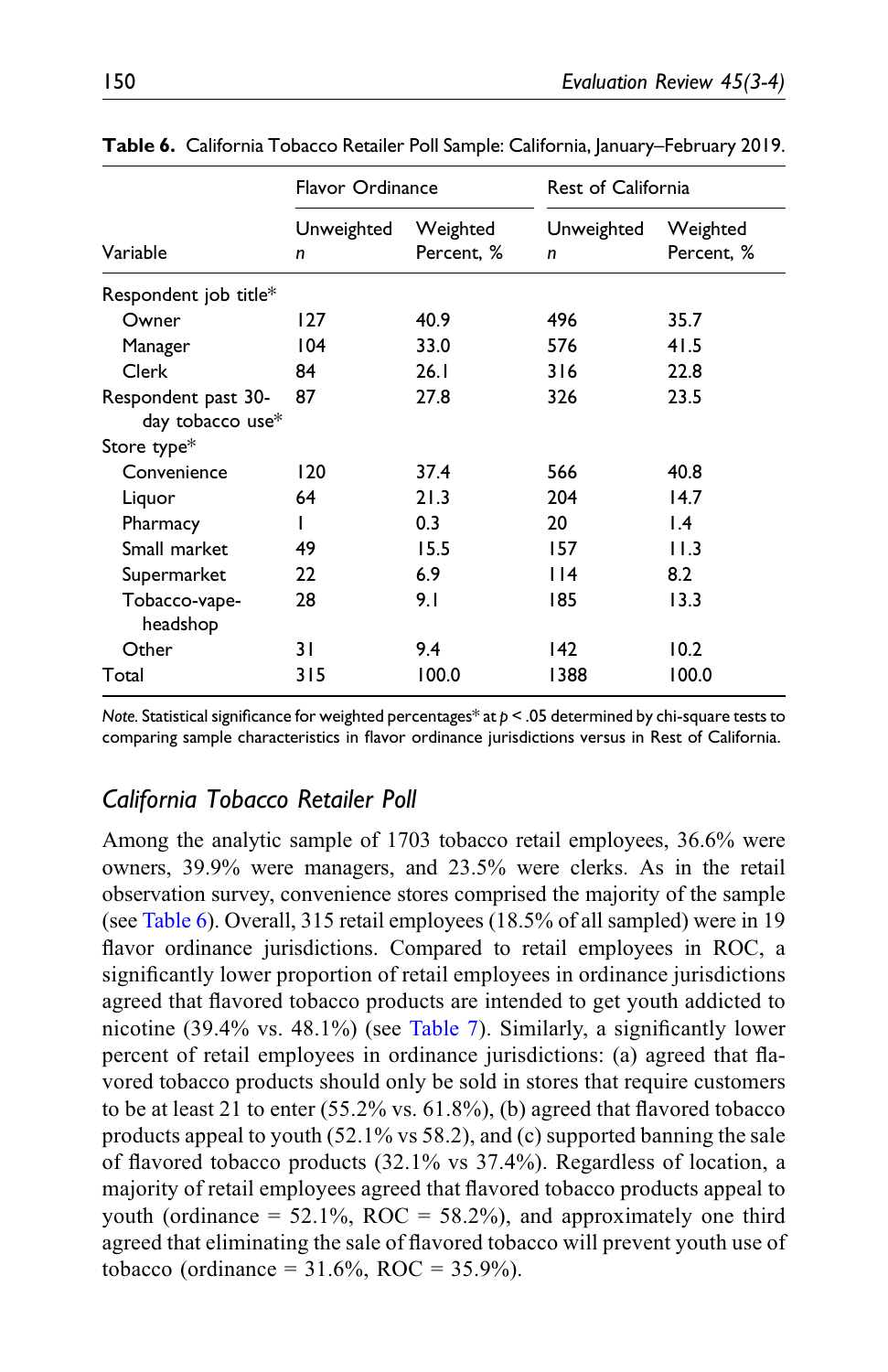| <b>Table 7.</b> Tobacco Retail Employee Attitudes Toward Ordinances Regulating the Sale |  |
|-----------------------------------------------------------------------------------------|--|
| of Flavored Tobacco, by Location: California Tobacco Retailer Poll, January–February    |  |
| 2019.                                                                                   |  |

|                                                                                                                                                              | Flavor Ordinance<br><b>urisdictions</b><br>Rest of California Overall<br>$(n = 315)$<br>$(n = 1388)$ |                                                                         | $(n = 1703)$                                     |  |
|--------------------------------------------------------------------------------------------------------------------------------------------------------------|------------------------------------------------------------------------------------------------------|-------------------------------------------------------------------------|--------------------------------------------------|--|
| Survey Item                                                                                                                                                  | Support/Agree                                                                                        | Support/Agree                                                           | Support/Agree                                    |  |
| Flavored tobacco products 39.4%<br>are intended to get<br>youth addicted to<br>nicotine                                                                      | $(34.8\% - 43.9\%)$                                                                                  | *48.1%                                                                  | 47.7%<br>$(45.2\% - 50.9\%)$ $(44.9\% - 50.4\%)$ |  |
| Flavored tobacco products 55.2%<br>should only be sold in (52.3%-58.1%) (59.2%-64.4%) (59.0%-64.1%)<br>stores that require you<br>to be at least 21 to enter |                                                                                                      | $*61.8$                                                                 | 61.5%                                            |  |
| Flavored tobacco products 52.1%<br>appeal to youth (48.0%-56.2%) (55.5%-60.9%) (55.4%-60.5%)                                                                 |                                                                                                      | $*58.2%$                                                                | 58.0%                                            |  |
| Eliminating the sale of 31.6%<br>flavored tobacco will<br>prevent youth use of<br>tobacco                                                                    |                                                                                                      | 35.9%<br>$(26.1\% - 37.1\%)$ $(33.1\% - 38.7\%)$ $(33.0\% - 38.4\%)$    | 35.7%                                            |  |
| How strongly do you<br>support or oppose laws<br>banning the sale of<br>flavored tobacco<br>products?                                                        | 32.1%                                                                                                | $*37.4%$<br>$(29.1\% - 35.2\%)$ $(34.8\% - 40.0\%)$ $(34.7\% - 39.7\%)$ | 37.2%                                            |  |

<span id="page-17-0"></span>Note. Cell entries are point estimates and 95% confidence intervals. Statistical significance\* at p<.05 comparing flavor ordinance jurisdictions with Rest of California in multivariable generalized linear models accounting for the sample design and clustering of retailers by jurisdictions and controlling for store type, respondent's job title, and respondent's past 30-day tobacco use status. Data were weighted with inverse sampling probabilities and adjusted for non-response to be representative of California's retailer population.

After controlling for retailer and respondent characteristics, the odds that a retail employee would agree or support the statements on flavored tobacco remained significantly lower in flavor ordinance jurisdictions compared to ROC for four of the five statements (intended to get youth addicted to nicotine:  $AOR =$ 0.68, 95% CI = 0.55, 0.83; sold in stores that require you to be at least 21: AOR = 0.80, 95% CI=0.68, 0.94; appeal to youth:  $AOR = 0.77$ , 95% CI = 0.63, 0.94; banning the sale of flavored tobacco: AOR =  $0.79$ ,  $95\%$  CI =  $0.66$ , 0.95).

Among the subset of 315 retail employees in 19 flavor ordinance jurisdictions, nearly all (97.1%) of those in jurisdictions with comprehensive ordinances were aware of the local law. By comparison, a lower proportion of retail employees in jurisdictions with exemptions for menthol, product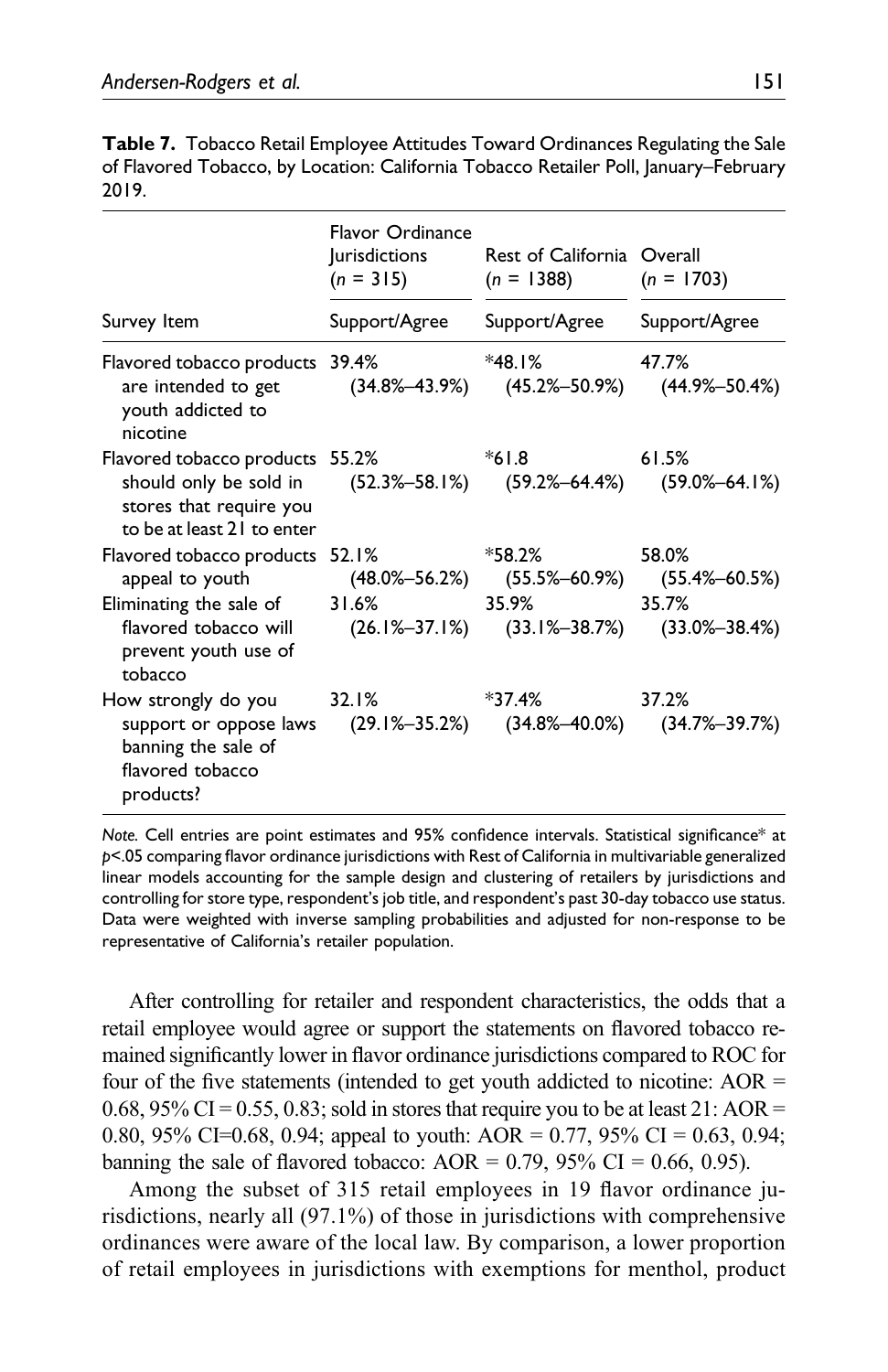| Survey Item (Response)                                                                                                                    | Comprehensive<br>ordinance $(n = 170)$ $(n = 145)$ | Ordinance with<br>Exemptions | Overall<br>$(n = 315)$       |
|-------------------------------------------------------------------------------------------------------------------------------------------|----------------------------------------------------|------------------------------|------------------------------|
| Before this call, were<br>you aware of the local<br>lawthat restricts<br>the sale of flavored<br>tobacco products?<br>(Yes)               | 97.I%<br>$(93.3\% - 100.0\%)$                      | 86.9%<br>$(77.7\% - 96.5\%)$ | 92.9%<br>$(85.9\% - 99.8\%)$ |
| How difficult was it for<br>you to comply with<br>the law restricting the<br>sale of flavored<br>tobacco products?<br>(Easy or very easy) | 60.6%<br>$(56.3\text{\textendash}\,64.8\%)$        | 56.1%<br>$(50.8\% - 61.4\%)$ | 58.8%<br>$(55.5\% - 62.1\%)$ |

Table 8. Tobacco Retail Employee Awareness of and Perceptions About Compliance With Local Flavor Ordinances, by Policy Category: California Tobacco Retailer Poll, January–February 2019.

<span id="page-18-0"></span>Note. Cell entries are point estimates and 95% confidence intervals. Statistical significance\* at p<.05 comparing comprehensive ordinance with ordinance with exemption in multivariable generalized linear models accounting for the sample design and clustering of retailers by jurisdictions and controlling for store type, respondent's job title, and respondent's past 30-day tobacco use status. Data were weighted with inverse sampling probabilities and adjusted for nonresponse to be representative of California's retailer population.

types, or store types were aware of their local law (86.9%). However, this difference was not significant after controlling for retailer and respondent characteristics (AOR =  $0.20$ ,  $95\%$  CI =  $0.04$ , 1.01). Excluding retailers who were exempt from the local ordinance, more than half of retail employees (58.8%) in flavor ordinance jurisdictions felt it was easy or very easy to comply with the local sales restriction (see [Table 8](#page-18-0)). Those who reported that compliance was difficult or very difficult cited a lack of clarity regarding which tobacco products can be sold (48.6%) as one of the top reasons (data not shown).

# **Conclusions**

The landscape of local flavored tobacco sales restrictions in California changed substantially during the early years of the Flavored Tobacco Products Campaign. From April 2015 to January 2019, the number of jurisdictions with local flavor ordinances increased from two to 24, yielding a nine-fold increase in the population covered by these ordinances (over 2.2 million Californians in January 2019). Policy tracking suggests that the adoption of local flavor ordinances gained momentum in the state, which saw an increasing number of comprehensive local ordinances that may have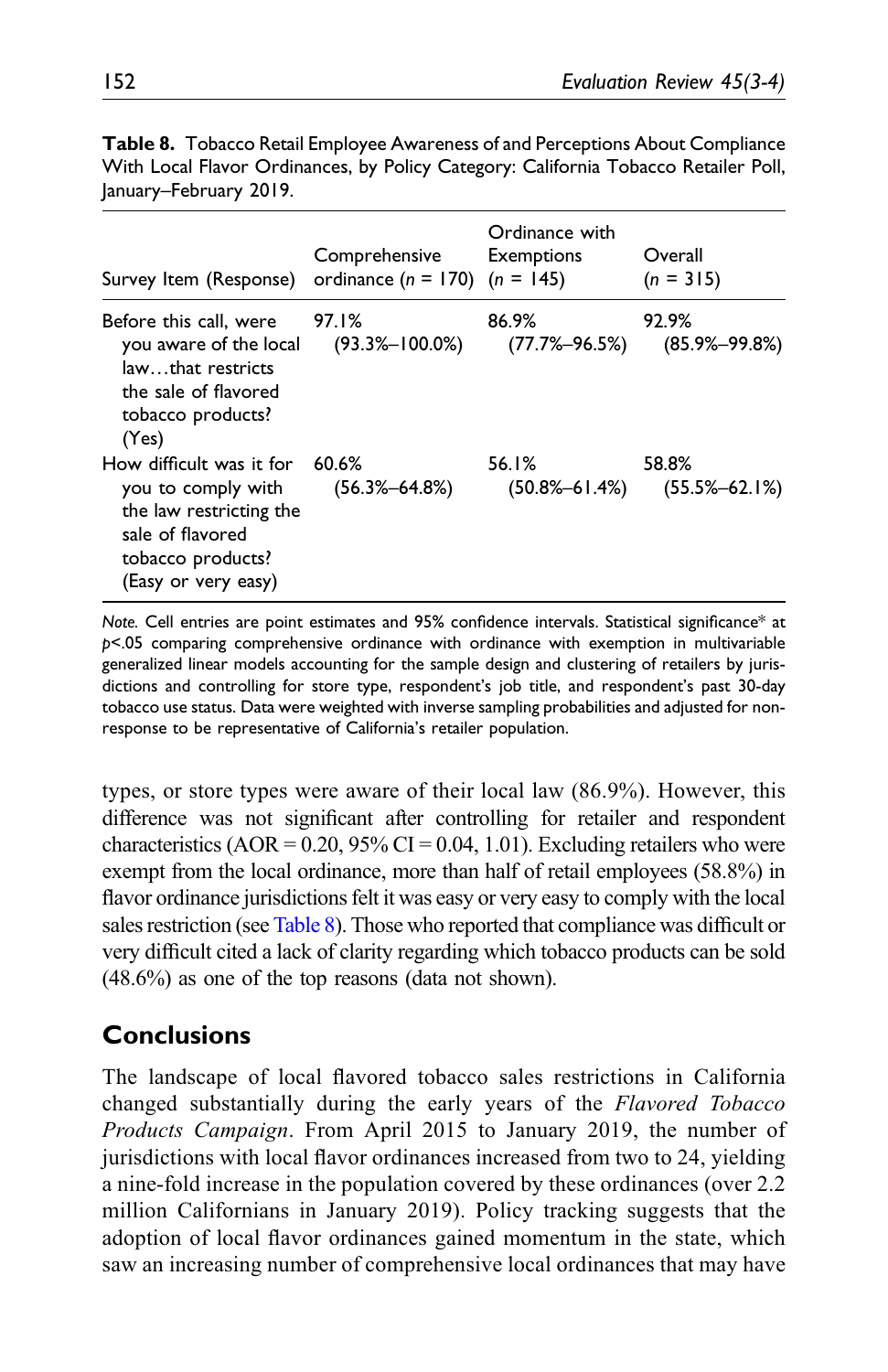a greater potential to protect public health. As a result of these local ordinances, California's African American residents were covered by flavored tobacco sales restrictions at a rate higher than the state's general population, a move toward health equity for a group that is specifically targeted by the tobacco industry ([Lee et al. 2015;](#page-27-8) [Ribisl et al. 2017](#page-27-9)). As was observed with prior statewide and national tobacco control legislation, these local ordinances laid the groundwork for California legislators to pass a 2020 state law prohibiting the sale of flavored tobacco ("[Chapter 34 Statutes of 2020](#page-26-6)") (excluding hookah, premium cigars, and loose-leaf tobacco) [\(Florey &](#page-26-7) [Doan, 2018;](#page-26-7) [Francis et al., 2010\)](#page-26-8). However, the tobacco industry qualified a referendum to repeal the law before it went into effect. If Californians uphold the law in the November 2022 vote, the state will be the second in the nation to restrict the sale of almost all flavored tobacco products [\(Truth Intitive](#page-28-11) [2021](#page-28-11)).

Consistent with prior studies on the retail availability or sales of flavored tobacco after enactment of a local flavored tobacco sales restriction ([Rogers,](#page-28-5) [Brown, et al. 2021\)](#page-28-5), our findings demonstrate that California's local flavor ordinances were associated with a decrease in the retail availability of these products. Further, we found that the ordinances were also associated with reduced retail advertising. Taken together, the results of the study components suggest that, while the ordinances were successful in achieving policymakers' goal of reducing the proportion of stores that sold flavored tobacco in California communities, more work is needed to improve compliance with local flavored tobacco sales restrictions. In the retail observation survey, retailer compliance with cigarillos/cigar wraps appeared deficient: more than half of retailers sold cigarillos or cigar wraps with explicit flavor names and more than half sold those with ambiguous names. By comparison, less than one in ten sold explicitly named flavored vaping products and a similar proportion sold ambiguously named vaping products. In the tobacco retailer opinion poll, while nearly all retail employees were aware of the local ordinance, only slightly more than half reported that it was easy or very easy to comply. As was found in Boston ([Kephart et al. 2019\)](#page-27-6) and San Francisco [\(Vyas et al. 2021](#page-28-7)), uncertainty about which tobacco products can be sold was cited in this study as a barrier to compliance. Notably, this lack of clarity may apply less to vaping products, which are widely understood to be nearly universally flavored, and more to cigarillos/ cigar wraps, which have many unflavored and ambiguous varieties. Potentially adding to the compliance challenges for these products, tobacco companies may have introduced a greater variety of cigarillos with ambiguous flavor names after the local flavors ordinances went into effect, as was documented following the flavored tobacco sales restriction in Providence ([Rogers, Gammon, et al. 2021\)](#page-28-12).

San Francisco's retailer-outreach approach may be a model for local health agencies hoping to promote compliance with a local flavor ordinance. Environmental Health inspectors in the city provided educational materials and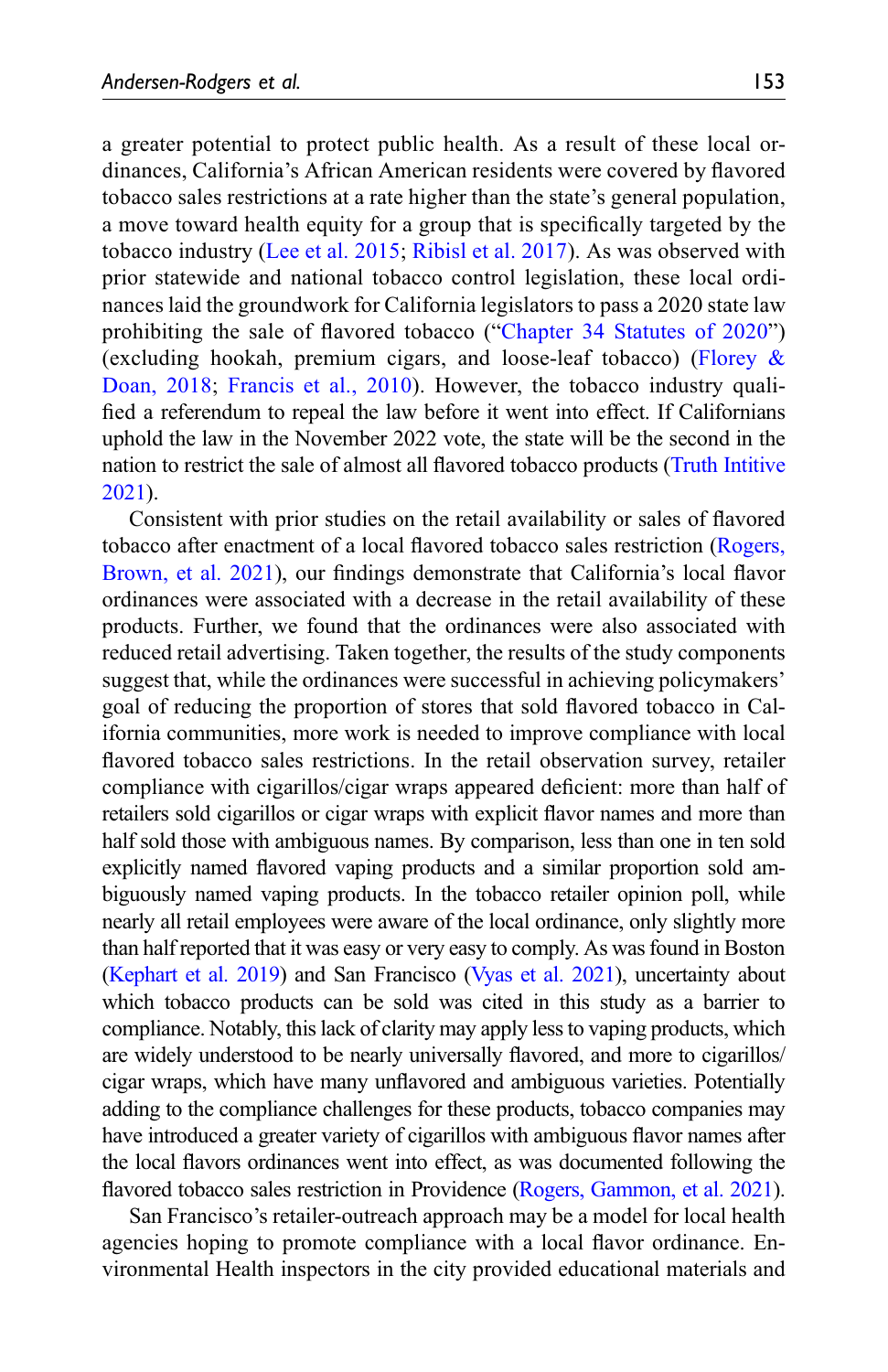in-person training to retailers on how to comply with local flavor ordinances, including information to help identify flavored products that are prohibited for sale ([Vyas et al. 2021](#page-28-7)). In order to further reduce the burden on retailers and clarify which products with ambiguous names are prohibited for sale, manufacturers could be compelled to provide merchants and enforcement agencies with a registry that contains non-flavored tobacco products reflecting those products that can be legally sold [\(Bonorris et al. 2019](#page-25-8)). In addition, compliance could be improved by designating sufficient funds for enforcement activities within the ordinance.

A majority of tobacco retail employees agreed that flavored tobacco appeals to youth and supported limiting the sale to adult-only stores, although these attitudes were less prevalent in jurisdictions with flavor ordinances than in the rest of the state. There was, however, comparatively low agreement that eliminating the sale of flavored tobacco will prevent youth use of tobacco, and limited support for comprehensive laws that end the sale of flavored tobacco entirely. Lack of support for the ordinance and disagreement with its justification to protect youth may have reduced some retailers' motivation to comply and may be another factor influencing the higher retailer violation rates for some products found in the retail observations. Lower support among these retailers may have been influenced by the strenuous opposition to comprehensive sales restrictions by the tobacco industry and its front groups ([Henriksen and Mahoney 2018](#page-27-10)). In addition, retailer support may be expected to develop gradually, as restricting the sale of flavored tobacco products represents a substantial policy change similar in scope to the changes faced by business owners when California's statewide smokefree bars law was enacted in 1998. Following implementation, acceptance and compliance among bar patrons and bar workers improved over time ([Tang et al. 2003;](#page-28-13) [2004\)](#page-28-14). The momentum surrounding the passage of local flavor ordinances in California may also contribute to normalizing flavor sales restrictions and diminish opposition. Interventions that aid retailers with transitioning from tobacco to alternative product lines may alleviate some of their economic concerns ([Ribisl](#page-27-11) [et al. 2016\)](#page-27-11). With this assistance, the expected economic benefits to the community—including increased jobs, economic activity, and reduced healthcare costs (Chaloupka & Glantz,  $2021$ )—as well as concern for the health of their customers [\(Chavez et al. 2019\)](#page-26-10) may outweigh any short-term financial losses that lessen retail employees' support for local flavor ordinance.

This study did not directly assess the effect of flavor ordinances on consumer behavior. However, the impact of local flavored tobacco ordinances may be limited by cross-locality purchasing or other alternative sources: an individual living in a jurisdiction with a local flavor ordinance can obtain flavored tobacco from a neighboring community without such an ordinance, get the products through social sources who purchased the tobacco products in another town, or obtain them online. The effects of the limitations of local-level sales restrictions have been observed in California. While an evaluation found that San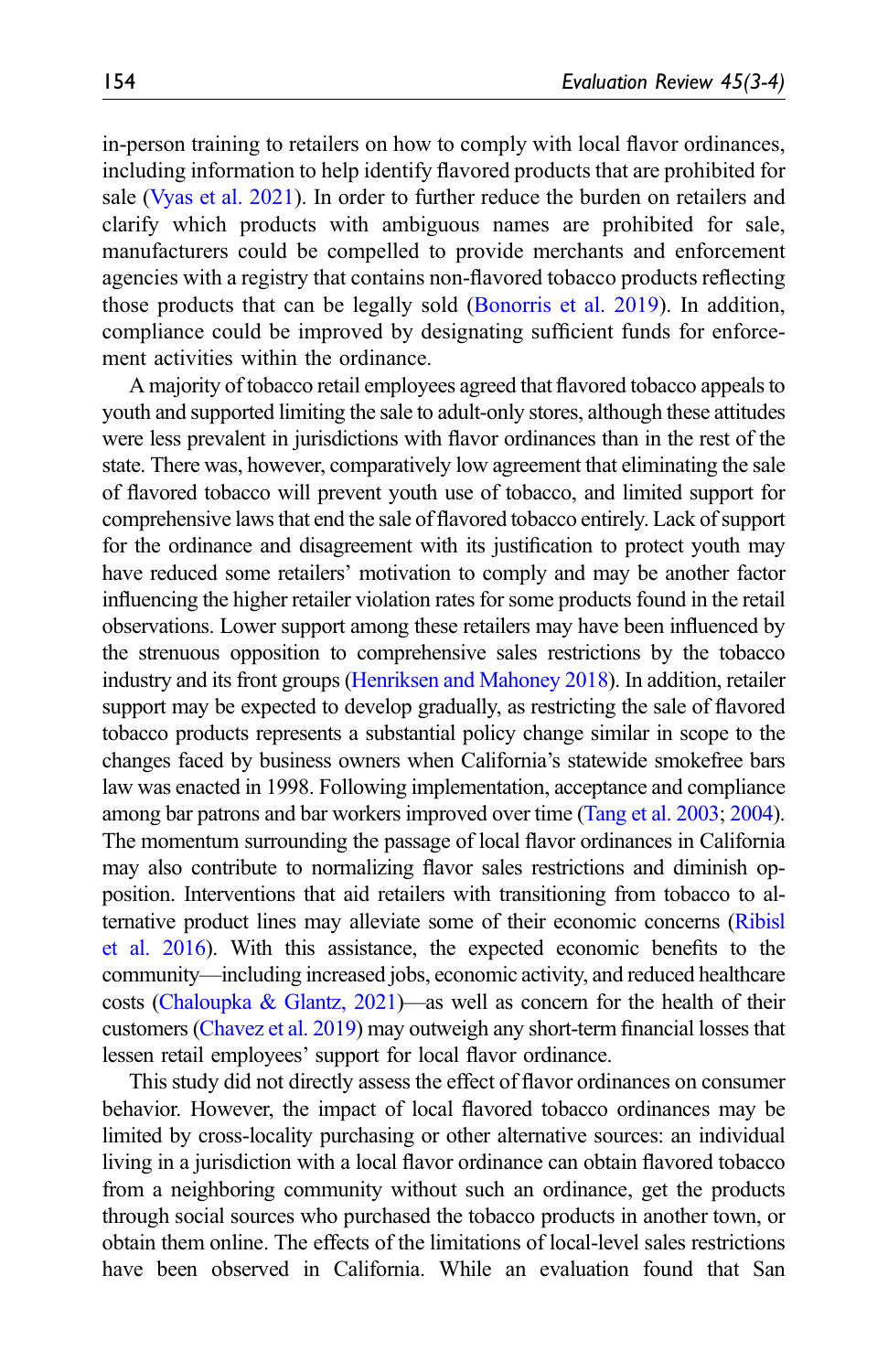Francisco's flavor ordinance virtually eliminated flavored tobacco sales and decreased total tobacco sales in mainstream retailers [\(Gammon et al. 2021\)](#page-26-11), others observed that the ordinance was associated with an increase in purchasing tobacco online or in another city ([Rogers, Brown, et al. 2021](#page-28-5)) and that Californians living in jurisdictions with a local flavor ordinance were less likely to obtain flavored e-cigarettes from retailers than those in the rest of the state, but were more likely to obtain them from social sources [\(Gaiha et al. 2021\)](#page-26-12).

Nonetheless, research suggests that the overall impact of cross-border purchasing and internet sales may be relatively small. Few California high school students who purchase their own e-cigarettes  $(8.7%)$  or cigarettes  $(2.3%)$ buy them online ([Zhu et al. 2019](#page-28-1)) and delivery options for tobacco products purchased through the internet are highly restricted by state and federal law, which may discourage many from switching to buying tobacco online. The U.S. Postal Service is prohibited by federal law from delivering cigarettes, smokeless tobacco, and vaping products, and California law imposes labeling requirements for packages containing tobacco and age verification at the time of both purchase and delivery for all tobacco products ("[2021 Omnibus Appropriations](#page-25-9) [Bill H.R. 133 section 601](#page-25-9)"; "[California Business and Professions Code Section](#page-25-10) [22963](#page-25-10)"; "[Prevent All Cigarette Traf](#page-27-12)ficking Act"). Furthermore, tobacco purchase modeling found that tobacco retailer reduction laws have the potential to decrease the accessibility of tobacco products by driving up search and purchase costs ([Luke et al., 2017](#page-27-13)), which may also be expected to apply to flavored tobacco sales restrictions. Finally, while the public health impact of each individual local flavored tobacco sales restriction may have limitations, local tobacco control laws that demonstrate feasibility and effectiveness often lay the groundwork for the passage of broader-reaching state and federal laws [\(Florey](#page-26-7) [& Doan, 2018;](#page-26-7) [Francis et al., 2010\)](#page-26-8). A statewide comprehensive law restricting the sale of flavored tobacco would eliminate opportunities for cross-border purchasing within the state, which might also allay concerns of retailers affected by local ordinances that do not cover nearby but out-of-jurisdiction competitors and would provide more equitable coverage for California's diverse populations. Public health agencies working to support local ordinances and reduce demand for flavored tobacco products may also consider strategies to further denormalize tobacco use through media campaigns and community education.

While this evaluation did not assess the impact of flavored tobacco sales restrictions on tobacco use prevalence, studies in other states found that local flavor ordinances were associated with curbing youth tobacco use (Farley  $\&$ [Johns, 2017;](#page-26-3) [Kingsley et al., 2019](#page-27-4); [Pearlman et al., 2019](#page-27-5)) and early findings of youth and young adult tobacco use following San Francisco's flavor ordinance have been mixed. A study of high school students surveyed the spring following the ordinance's January 2019 enactment found that the odds of recent smoking was higher in San Francisco compared to other school districts ([Friedman, 2021](#page-26-13)) but a study of San Francisco young adults surveyed in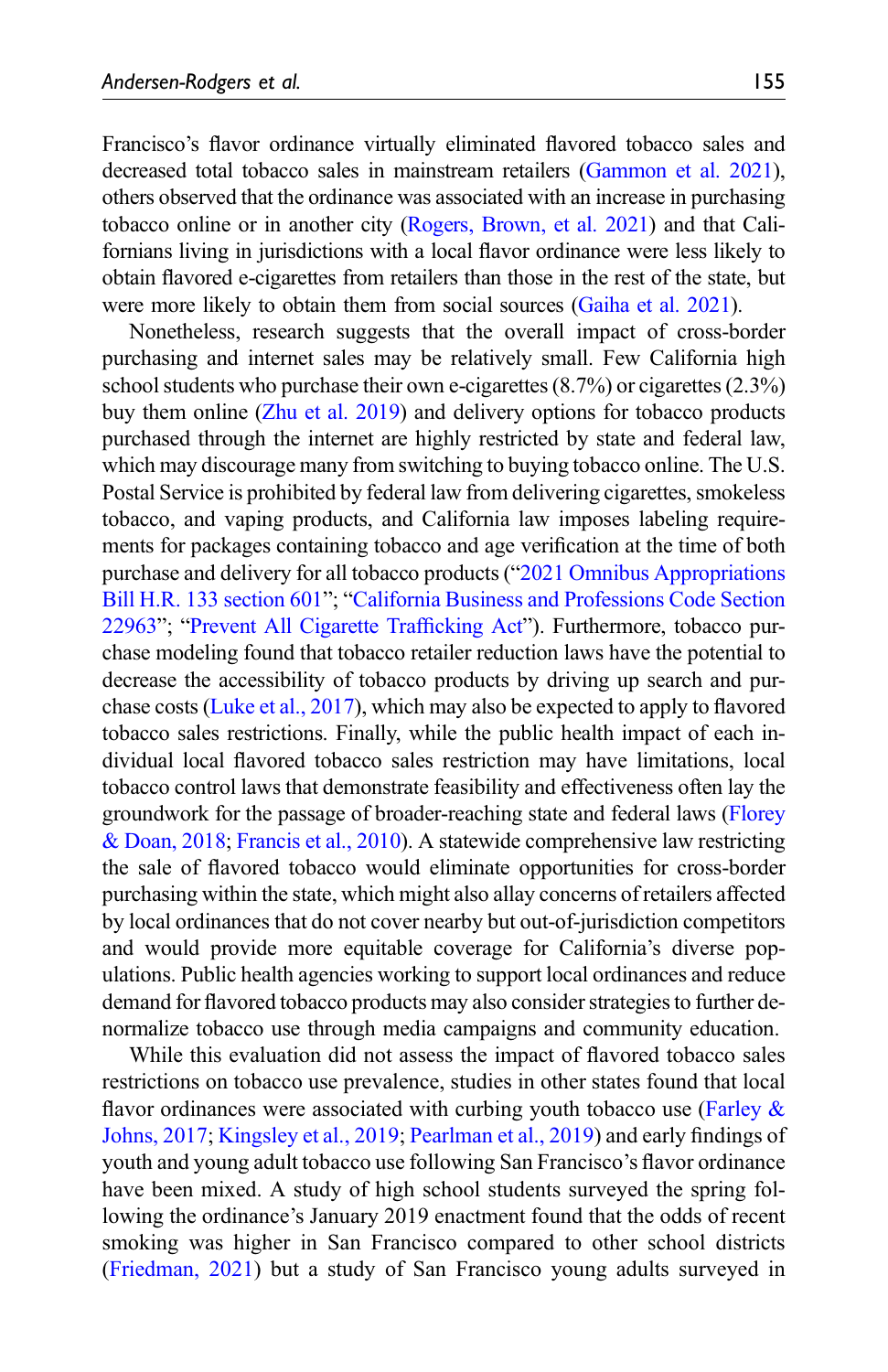November 2019 showed that current overall and flavored tobacco use decreased after the ordinance, though smoked tobacco use remained stable ([Yang et al. 2020](#page-28-6)). While in the aggregate, studies offer evidence that the implementation of local flavored tobacco sales restrictions is associated with decreased tobacco use prevalence, further research is needed to evaluate the effect of the sales restrictions on young people's access, initiation, and progression to established use of tobacco products [\(Rogers, Brown, et al.](#page-28-5) [2021\)](#page-28-5).

Strengths of this evaluation include use of three independent data sources (ordinance coverage, store observations and retailer perceptions), standardized measures in survey instruments, and relatively large sample sizes with high completion/response rates. One limitation is that crosssectional study designs limit the ability to rule out alternative explanations for observed differences between stores and respondents from jurisdictions with and without a flavored tobacco ordinance. Second, variation in provisions of flavored tobacco ordinances—with some jurisdictions exempting menthol, exempting adult-only or other store types, or restricting sales only among retailers located near schools—increases the withingroup variability and reduces the statistical power to detect between-group differences. These differences were accounted for by limiting the samples to only affected retailers whenever possible; however, without knowledge from local enforcement agencies of which retailers are adult-only or otherwise exempt, we cannot confirm that all unaffected retailers were removed from ordinance jurisdictions in the store observations and the retailer poll. It was not possible to sample according to store type or to control for chain versus independent retailers because the state licensing list did not contain store type information nor indicate which retail chains operate as independently owned franchises. In addition, the analyses did not control for strength of enforcement provisions (such as civil action, administrative citation, criminal prosecution, and nuisance abatement), variations in aggressiveness in local enforcement of ordinance provisions (such as graduated fines, graduated license suspension, and license revocation), or the length of time since ordinance implementation. Moreover, the retail observation study did not assess all categories of flavored tobacco product, such as smokeless tobacco and hookah. Finally, the studies were designed independently of one another and did not lend themselves to directly linking results across components. Future research should look at outcomes for priority populations and further evaluate potential unintended consequences of flavored tobacco ordinance exemptions for menthol, product and store types, including their impact on tobacco-related disparities. Further studies are also needed to test for differences in availability by product category and store type and to investigate advertising for flavored tobacco products that stores cannot sell.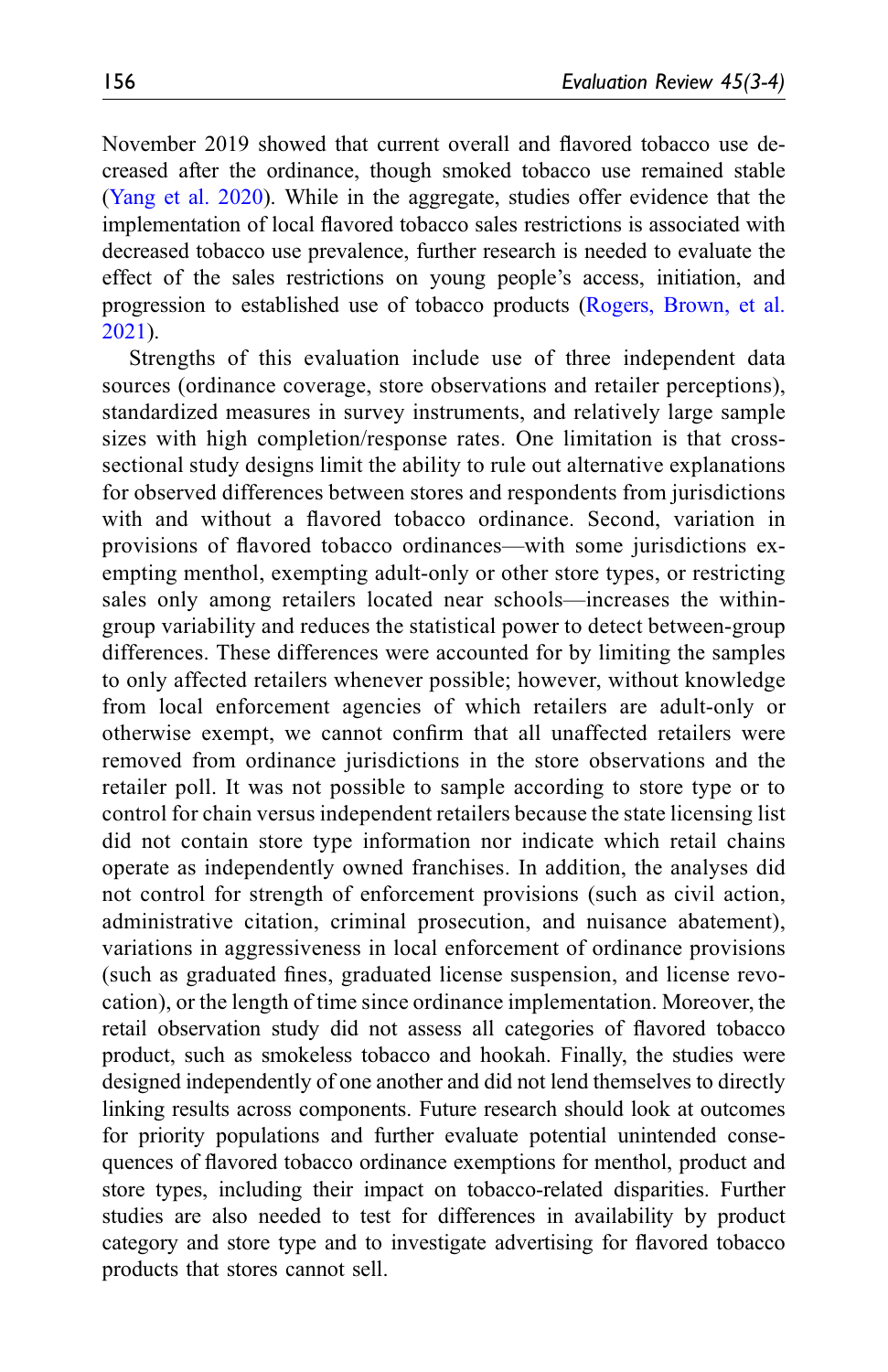In the early years of California's Flavored Tobacco Products Campaign, the state saw a sizable increase in the population covered by local flavor ordinances. Jurisdictions with flavor ordinances had lower availability of these products, fewer tobacco advertisements, and high awareness of the ordinance among retailers. CTCP continues to support local projects to increase the reach of flavored tobacco sales restrictions to rural areas, Hispanic/Latino communities, and jurisdictions with more people with low socioeconomic status and youth; address the continued availability of flavored cigar products in many stores in jurisdictions with a flavor ordinance; and close the gap on ordinance exemptions for menthol flavoring, specific products, and certain types of stores.

# Appendix

## Additional Information on Study Population Representation

|                                       | %<br>Hispanic | %NH<br><b>Black</b> | %NH Asian/<br>Pacific<br>Islander | %NH<br>White | Median<br>Household<br>Income |
|---------------------------------------|---------------|---------------------|-----------------------------------|--------------|-------------------------------|
| <b>El Cerrito</b>                     | 12%           | 7%                  | 25%                               | 51%          | \$88,380                      |
| Albany                                | 12%           | 5%                  | 29%                               | 48%          | \$78,769                      |
| Los Gatos                             | 5%            | 1%                  | 13%                               | 77%          | \$122,860                     |
| Menlo Park                            | 16%           | 5%                  | 13%                               | 63%          | \$126.045                     |
| Oakland                               | 26%           | 26%                 | 17%                               | 27%          | \$52,962                      |
| Vallejo                               | 24%           | 21%                 | 25%                               | 25%          | \$58.472                      |
| San Leandro                           | 28%           | 11%                 | 33%                               | 24%          | \$64,279                      |
| Fairfield                             | 27%           | 15%                 | 16%                               | 35%          | \$66,190                      |
| Santa Clara County,<br>unincorporated | 31%           | 2%                  | 14%                               | 49%          | \$103.121                     |
| Santa Clara County,<br>incorporated   | 27%           | 2%                  | 35%                               | 32%          | \$93,854                      |
| Yolo County,<br>unincorporated        | 34%           | 3%                  | 13%                               | 47%          | \$59,553                      |
| Yolo County,<br>incorporated          | 31%           | 2%                  | 14%                               | 49%          | \$55,508                      |

Table A1. Demographics of Flavor-Ordinance Jurisdictions (Gray) and Matched No-Ordinance Jurisdictions (White): Retail Observation Survey in Matched Communities, California, July–September 2018.

<span id="page-23-0"></span>Note. NH = Non-Hispanic.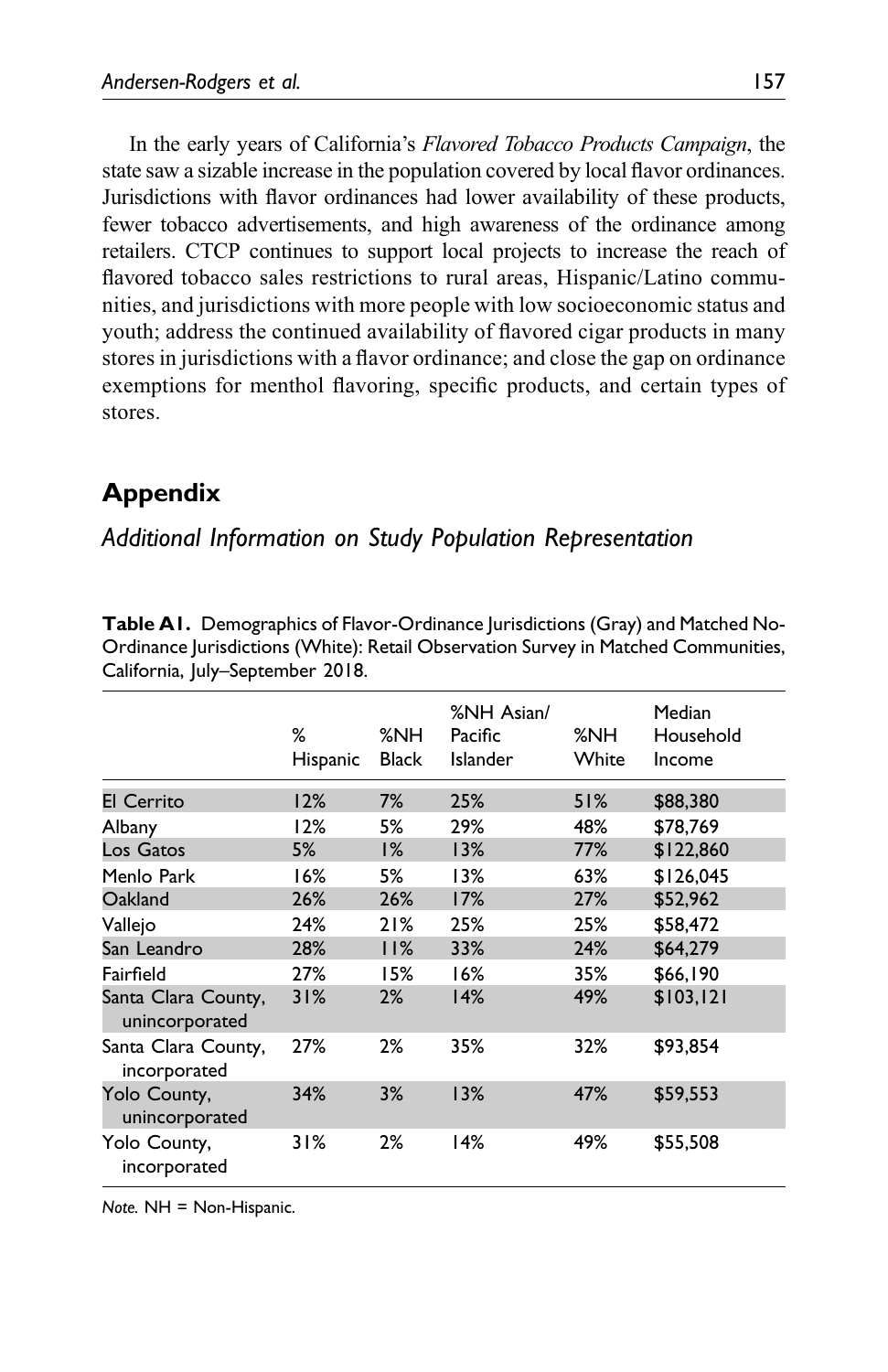| Geographic Strata                      |      | Response Rate, % Cooperation Rate, % |
|----------------------------------------|------|--------------------------------------|
| I. Beverly Hills                       | 42.9 | 60.0                                 |
| 2. Portola Valley                      | 50.0 | 50.0                                 |
| 3. San Francisco                       | 33.0 | 57.4                                 |
| 4. Unincorporated San Mateo County     | 50.0 | 80.0                                 |
| 5. Unincorporated Yolo County          | 31.8 | 55.6                                 |
| 6. Los Gatos                           | 46.7 | 50.0                                 |
| 7. Oakland                             | 39.5 | 65.8                                 |
| 8. Palo Alto                           | 58.7 | 78.6                                 |
| 9. Unincorporated Santa Clara County   | 51.0 | 75.0                                 |
| 10. Berkeley                           | 60.6 | 83.3                                 |
| 11. Unincorporated Contra Costa County | 29.6 | 66.7                                 |
| 12. Cloverdale                         | 25.7 | 37.5                                 |
| 13. El Cerrito                         | 49.2 | 80.0                                 |
| 14. Fairfax                            | 33.3 | 100.0                                |
| 15. Unincorporated Mono County         | 63.0 | 72.7                                 |
| 16. Novato                             | 42.0 | 56.3                                 |
| 17. San Leandro                        | 34.3 | 53.6                                 |
| 18. Sonoma                             | 47.7 | 75.0                                 |
| 19. Windsor                            | 31.7 | 42.9                                 |
| 20. Rest of California                 | 30.6 | 51.4                                 |
| Overall                                | 31.7 | 53.0                                 |

<span id="page-24-0"></span>Table A2. Response and Cooperation Rate by Geographic Strata: California Tobacco Retailer Poll, January–February 2019.

## Acknowledgments

The authors would like to thank Amna Ali, MPH, Bonnie Halpern-Felsher, PhD, Monika Vishwakarma, MPH, at Stanford University School of Medicine, Ashley Feld, MPH, and Jennifer Gaber, MPH, at RTI International, as well as Shannon Williams, PhD, Jessica Newham, data collectors from the Institute for Social Research at the California State University, Sacramento, and data collectors from San Jose State Mai Chee Lor, MPH, Abneet Gill, MPH, Mamaye Kebede, MPH and Evelyn Garcia, MPH for their contributions.

### Declaration of Conflicting Interests

The author(s) declared no potential conflicts of interest with respect to the research, authorship, and/or publication of this article.

## Funding

The author(s) disclosed receipt of the following financial support for the research, authorship, and/or publication of this article: This research was funded by the Centers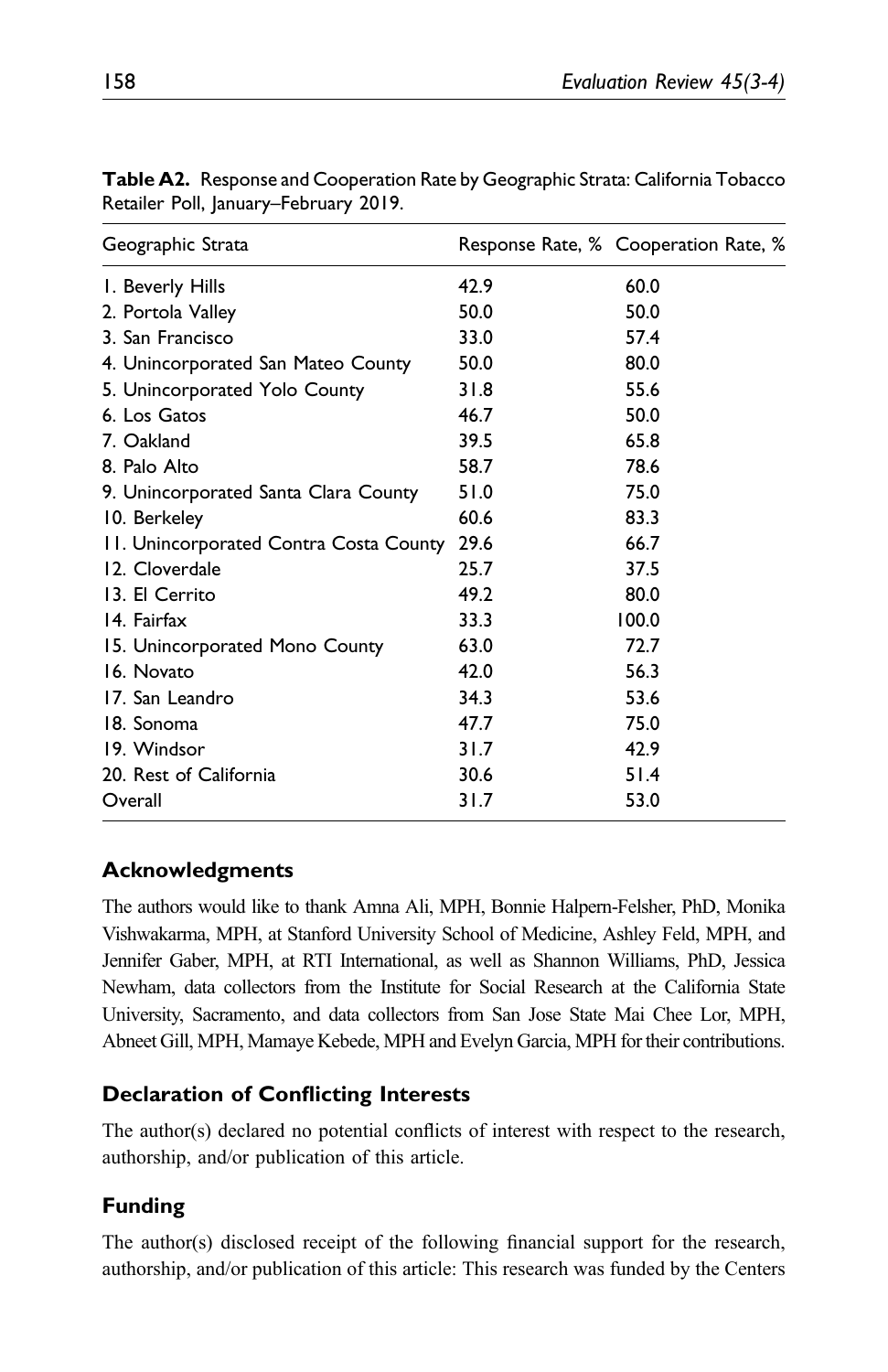for Disease Control and Prevention Grant #5 NU58DP005969-04-00 and California Department of Public Health (CDPH), Contract #17-10041.

#### ORCID iDs

Elizabeth Andersen-Rodgers <https://orcid.org/0000-0002-4126-6564> Tam D. Vuong **b** <https://orcid.org/0000-0003-0596-3300> Todd Rogers **ID** <https://orcid.org/0000-0002-1592-2150>

#### **References**

- <span id="page-25-3"></span>5 U.S. Code § 553.
- <span id="page-25-4"></span>21 U.S.C. § 387p (a).
- <span id="page-25-9"></span>2021 Omnibus Appropriations Bill H.R. 133 section 601
- <span id="page-25-2"></span>Ambrose, B. K., Day, H. R., Rostron, B., Conway, K. P., Borek, N., Hyland, A., & Villanti, A. C. (2015). Flavored tobacco product use among US youth aged 12-17 years, 2013-2014. Journal of the American Medical Association, 314(17), 1871–1873. [10.1001/jama.2015.13802](https://doi.org/10.1001/jama.2015.13802)
- <span id="page-25-8"></span>Bonorris, S., Salerno, M., Shanske, D., Waldron, M., Ball, L., Filippi, L., Hendrickson, L., & Lo, A. (2019). Challenges in enforcing local flavored tobacco restrictions. [https://www.cdph.ca.gov/Programs/CCDPHP/DCDIC/CTCB/CDPH%20Document](https://www.cdph.ca.gov/Programs/CCDPHP/DCDIC/CTCB/CDPH%20Document%20Library/Policy/FlavoredTobaccoAndMenthol/ChallengesinEnforcing_LocalFlavoredTobaccoRestrictions.pdf) [%20Library/Policy/FlavoredTobaccoAndMenthol/ChallengesinEnforcing\\_](https://www.cdph.ca.gov/Programs/CCDPHP/DCDIC/CTCB/CDPH%20Document%20Library/Policy/FlavoredTobaccoAndMenthol/ChallengesinEnforcing_LocalFlavoredTobaccoRestrictions.pdf) [LocalFlavoredTobaccoRestrictions.pdf](https://www.cdph.ca.gov/Programs/CCDPHP/DCDIC/CTCB/CDPH%20Document%20Library/Policy/FlavoredTobaccoAndMenthol/ChallengesinEnforcing_LocalFlavoredTobaccoRestrictions.pdf)
- Brock, B., Carlson, S. C., Leizinger, A., D'Silva, J., Matter, C. M., & Schillo, B. A. (2019). A tale of two cities: Exploring the retail impact of flavoured tobacco restrictions in the twin cities of Minneapolis and Saint. Paul, Minnesota. Tobacco Control, 28(2), 176–180.
- <span id="page-25-10"></span>California Business and Professions Code Section 22963.
- <span id="page-25-0"></span>California Department of Public Health California Tobacco Control Program. (2020). 30 Years of success and innovation: Celebrating the past, present, and future of tobacco control in California. [https://www.cdph.ca.gov/Programs/CCDPHP/](https://www.cdph.ca.gov/Programs/CCDPHP/DCDIC/CTCB/CDPH%20Document%20Library/ResearchandEvaluation/FactsandFigures/30YearsOfSuccessAndInnovation.pdf) [DCDIC/CTCB/CDPH%20Document%20Library/ResearchandEvaluation/](https://www.cdph.ca.gov/Programs/CCDPHP/DCDIC/CTCB/CDPH%20Document%20Library/ResearchandEvaluation/FactsandFigures/30YearsOfSuccessAndInnovation.pdf) [FactsandFigures/30YearsOfSuccessAndInnovation.pdf](https://www.cdph.ca.gov/Programs/CCDPHP/DCDIC/CTCB/CDPH%20Document%20Library/ResearchandEvaluation/FactsandFigures/30YearsOfSuccessAndInnovation.pdf)
- <span id="page-25-1"></span>Centers for Disease Control and Prevention. (2019). Behavioral risk factor surveillance system survey data. Atlanta, Georgia: U.S. Department of Health and Human Services, Centers for Disease Control and Prevention.
- <span id="page-25-5"></span>Centers for Disease Control and Prevention Office on Smoking and Health (2015). Grant Number IU58DP005969-01 [Grant].
- <span id="page-25-7"></span>Chaiton, M. O., Nicolau, I., Schwartz, R., Cohen, J. E., Soule, E., Zhang, B., & Eissenberg, T. (2020). Ban on menthol-flavoured tobacco products predicts cigarette cessation at 1 year: A population cohort study. Tobacco Control, 29(3), 341–347.
- <span id="page-25-6"></span>Chaiton, M. O., Schwartz, R., Tremblay, G., & Nugent, R. (2019). Association of flavoured cigar regulations with wholesale tobacco volumes in Canada: An interrupted time series analysis. Tobacco Control, 28(4), 457–461.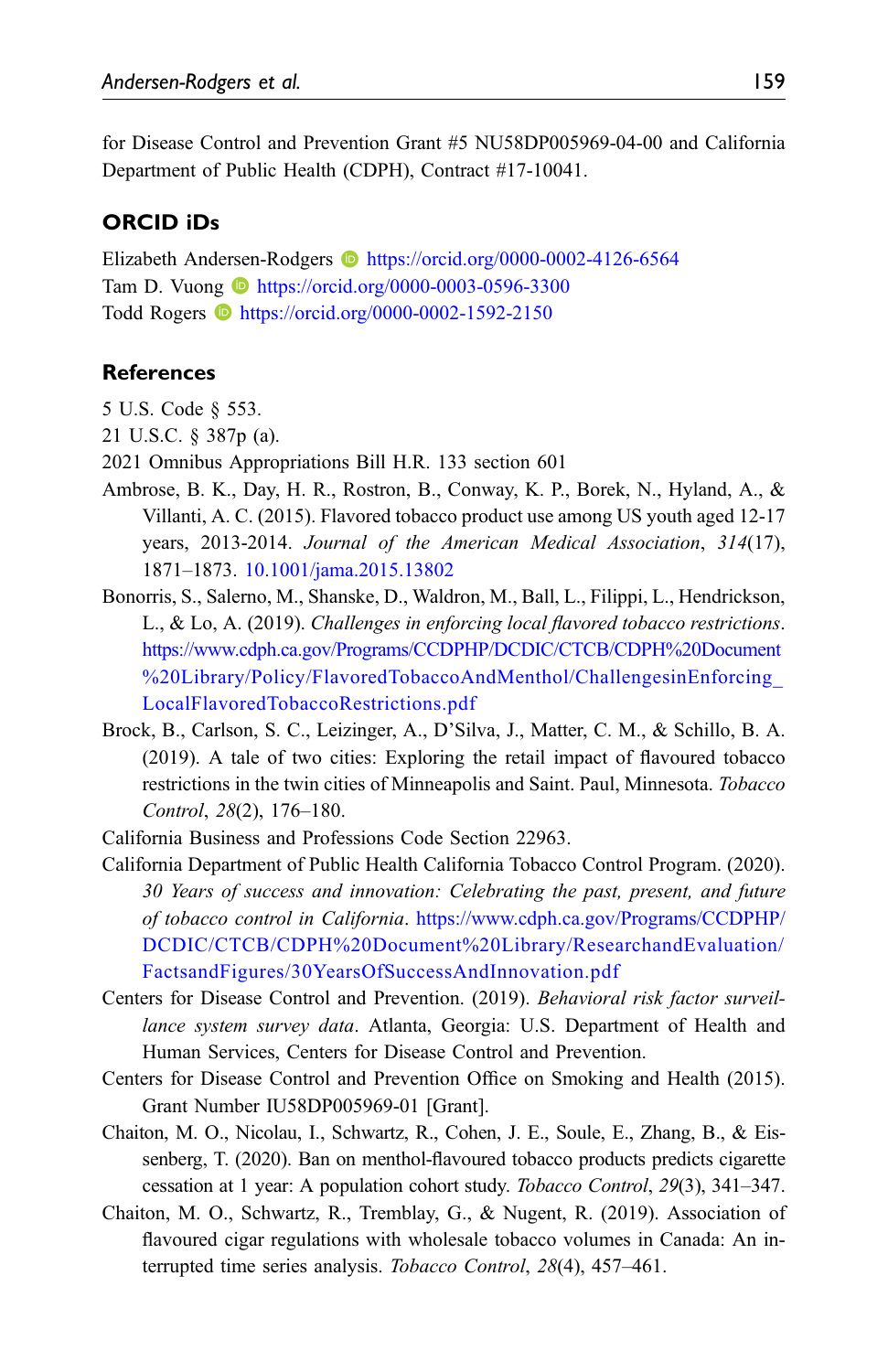<span id="page-26-9"></span>Chaloupka, F. J., & Glantz, S. A. (2021). Potential effects of a ban on the sale of flavored tobacco products in California. Chicago: University of Illinois.

- Chavez, G., Minkler, M., McDaniel, P. A., Estrada, J., Thayer, R., & Falbe, J. (2019). Retailers' perspectives on selling tobacco in a low-income San Francisco neighbourhood after California's \$2 tobacco tax increase. Tobacco Control, 28(6), 657–662.
- <span id="page-26-0"></span>Cullen, K. A., Liu, S. T., Bernat, J. K., Slavit, W. I., Tynan, M. A., King, B. A., & Neff, L. J. (2019). Flavored tobacco product use among middle and high school students—United States, 2014–2018. Morbidity and Mortality Weekly Report, 68(39), 839.
- <span id="page-26-2"></span>Czaplicki, L., Cohen, J. E., Jones, M. R., Smith, K. C., Rutkow, L., & Owczarzak, J. (2019). Compliance with the city of Chicago's partial ban on menthol cigarette sales. Tobacco Control, 28(2), 161-167.
- <span id="page-26-1"></span>Family Smoking Prevention and Tobacco Control Act, Pub. L. No. 111-31, H.R. 1256 § 387 (2009). [https://www.govinfo.gov/content/pkg/PLAW-111publ31/pdf/PLAW-](https://www.govinfo.gov/content/pkg/PLAW-111publ31/pdf/PLAW-111publ31.pdf)[111publ31.pdf](https://www.govinfo.gov/content/pkg/PLAW-111publ31/pdf/PLAW-111publ31.pdf)
- <span id="page-26-3"></span>Farley, S. M., & Johns, M. (2017). New York City flavoured tobacco product sales ban evaluation. Tobacco Control, 26(1), 78–84.
- <span id="page-26-5"></span>Farley, S. M., Schroth, K. R., Grimshaw, V., Luo, W., DeGagne, J. L., Tierney, P. A., Kim, K., & Pankow, J. F. (2018). Flavour chemicals in a sample of non-cigarette tobacco products without explicit flavour names sold in New York City in 2015. Tobacco Control, 27(2), 170–176.
- <span id="page-26-4"></span>Feld, A. L., Rogers, T., Gaber, J., Pikowski, J., Farrelly, M. C., Henriksen, L., Johnson, T. O., Halpern-Felsher, B., Andersen-Rodgers, E., & Zhang, X. (2021). Impact of local flavored tobacco sales restrictions on policy-related attitudes and tobacco product access. Health Education and Behavior.
- <span id="page-26-7"></span>Florey, K., & Doan, A. (2018). A successful experiment: California's local laboratories of regulatory innovation. UCLA Law Review, 66, 80.
- <span id="page-26-8"></span>Francis, J. A., Abramsohn, E. M., & Park, H.-Y. (2010). Policy-driven tobacco control. Tobacco Control, 19(Suppl 1), i16–i20.
- <span id="page-26-13"></span>Friedman, A. S. (2021). A difference-in-differences analysis of youth smoking and a ban on sales of flavored tobacco products in San Francisco, California. JAMA Pediatrics, 175(8), 863–865.
- <span id="page-26-12"></span>Gaiha, S. M., Henriksen, L., Halpern-Felsher, B., Rogers, T., Feld, A. L., Gaber, J., & Andersen-Rodgers, E. (2021). Sources of flavoured e-cigarettes among California youth and young adults: Associations with local flavoured tobacco sales restrictions. Tobacco Control.
- <span id="page-26-11"></span>Gammon, D. G., Rogers, T., Gaber, J., Nonnemaker, J. M., Feld, A. L., Henriksen, L., Johnson, T. O., Kelley, T., & Andersen-Rodgers, E. (2021). Implementation of a comprehensive flavoured tobacco product sales restriction and retail tobacco sales. Tobacco Control.

<span id="page-26-10"></span><span id="page-26-6"></span>Chapter 34 Statutes of 2020.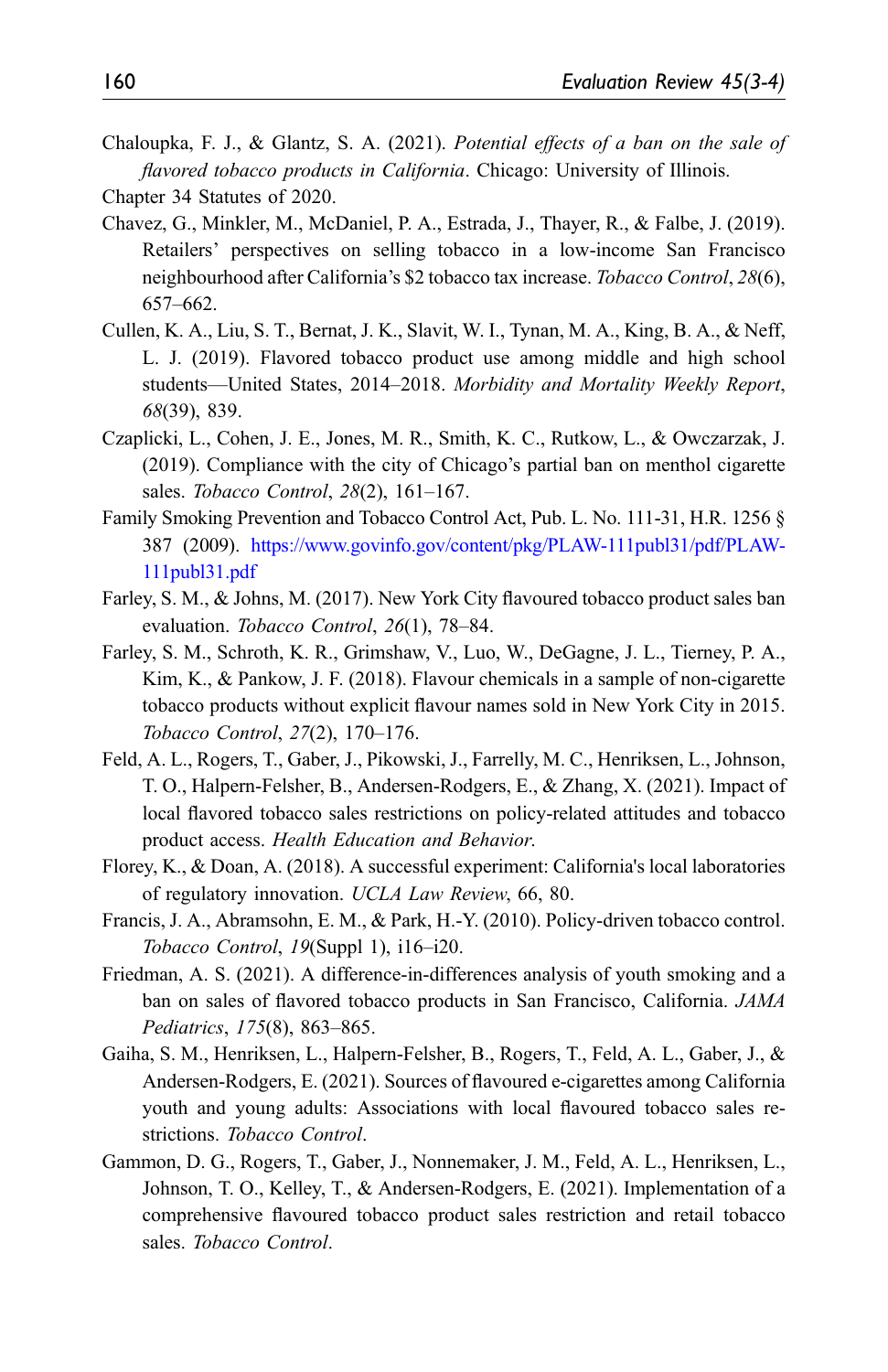- <span id="page-27-10"></span>Henriksen, L., & Mahoney, M. (2018). Tobacco industry's T.O.T.A.L. interference. Tobacco Control, 27(2), 234–236.
- <span id="page-27-7"></span>Henriksen, L., Schleicher, N. C., Johnson, T. O., Roeseler, A., & Zhu, S.-H. (2020). Retail tobacco marketing in rural versus nonrural counties: Product availability, discounts, and prices. Health Promotion Practice, 21, 27S–36S.
- <span id="page-27-6"></span>Kephart, L., Setodji, C., Pane, J., Shadel, W., Song, G., Robertson, J., Harding, N., Henley, P., & Ursprung, W. W. S. (2019). Evaluating tobacco retailer experience and compliance with a flavoured tobacco product restriction in Boston, Massachusetts: Impact on product availability, advertisement and consumer demand. Tobacco Control, 29(e1), e71–e77.
- <span id="page-27-1"></span>King, B. A., Dube, S. R., & Tynan, M. A. (2012). Flavored cigar smoking among US adults: Findings from the 2009–2010 National Adult Tobacco Survey. Nicotine and Tobacco Research, 15(2), 608–614.
- <span id="page-27-4"></span>Kingsley, M., Setodji, C. M., Pane, J. D., Shadel, W. G., Song, G., Robertson, J., Kephart, L., Henley, P., & Ursprung, W. S. (2019). Short-term impact of a flavored tobacco restriction: Changes in youth tobacco use in a Massachusetts community. American Journal of Preventive Medicine, 57(6), 741–748.
- <span id="page-27-8"></span>Lee, J. G., Henriksen, L., Rose, S. W., Moreland-Russell, S., & Ribisl, K. M. (2015). A systematic review of neighborhood disparities in point-of-sale tobacco marketing. American Journal of Public Health, 105(9), e8–e18.
- <span id="page-27-13"></span>Luke, D. A., Hammond, R. A., Combs, T., Sorg, A., Kasman, M., Mack-Crane, A., Ribisl, K. M., & Henriksen, L. (2017). Tobacco town: Computational modeling of policy options to reduce tobacco retailer density. American Journal of Public Health, 107(5), 740–746.
- <span id="page-27-12"></span>Prevent All Cigarette Trafficking Act Pub. L. 111-154, sec.2, § 2A, 124 Stat. 1087, 1091-2 (2010) (codified at 15)U.S.C. § 376a(b)(4).
- <span id="page-27-11"></span>Ribisl, K. M., D'Angelo, H., Evenson, K. R., Fleischhacker, S., Myers, A. E., & Rose, S. W. (2016). Integrating tobacco control and obesity prevention initiatives at retail outlets. Preventing Chronic Disease, 13, 150426.
- <span id="page-27-9"></span>Ribisl, K. M., D'Angelo, H., Feld, A. L., Schleicher, N. C., Golden, S. D., Luke, D. A., & Henriksen, L. (2017). Disparities in tobacco marketing and product availability at the point of sale: Results of a national study. Preventive Medicine, 105, 381–388.
- <span id="page-27-3"></span>R.J. Reynolds Tobacco Co. v. Cty. of Los Angeles (2020). (471 F. Supp. 3d 1010 (C.D. Cal. 2020)).
- <span id="page-27-2"></span>National Association of Tobacco Outlets, Inc. v. (731 City of Providence, R.I. F.3d 71 (1st Cir. 2013).
- <span id="page-27-5"></span>Pearlman, D. N., Arnold, J. A., Guardino, G. A., & Welsh, E. B. (2019). Advancing tobacco control through point of sale policies, Providence, Rhode Island. Preventing Chronic Disease, 16, E129.
- <span id="page-27-0"></span>Roeseler, A., & Burns, D. (2010). The quarter that changed the world. Tobacco Control, 19(Suppl 1), i3–i15.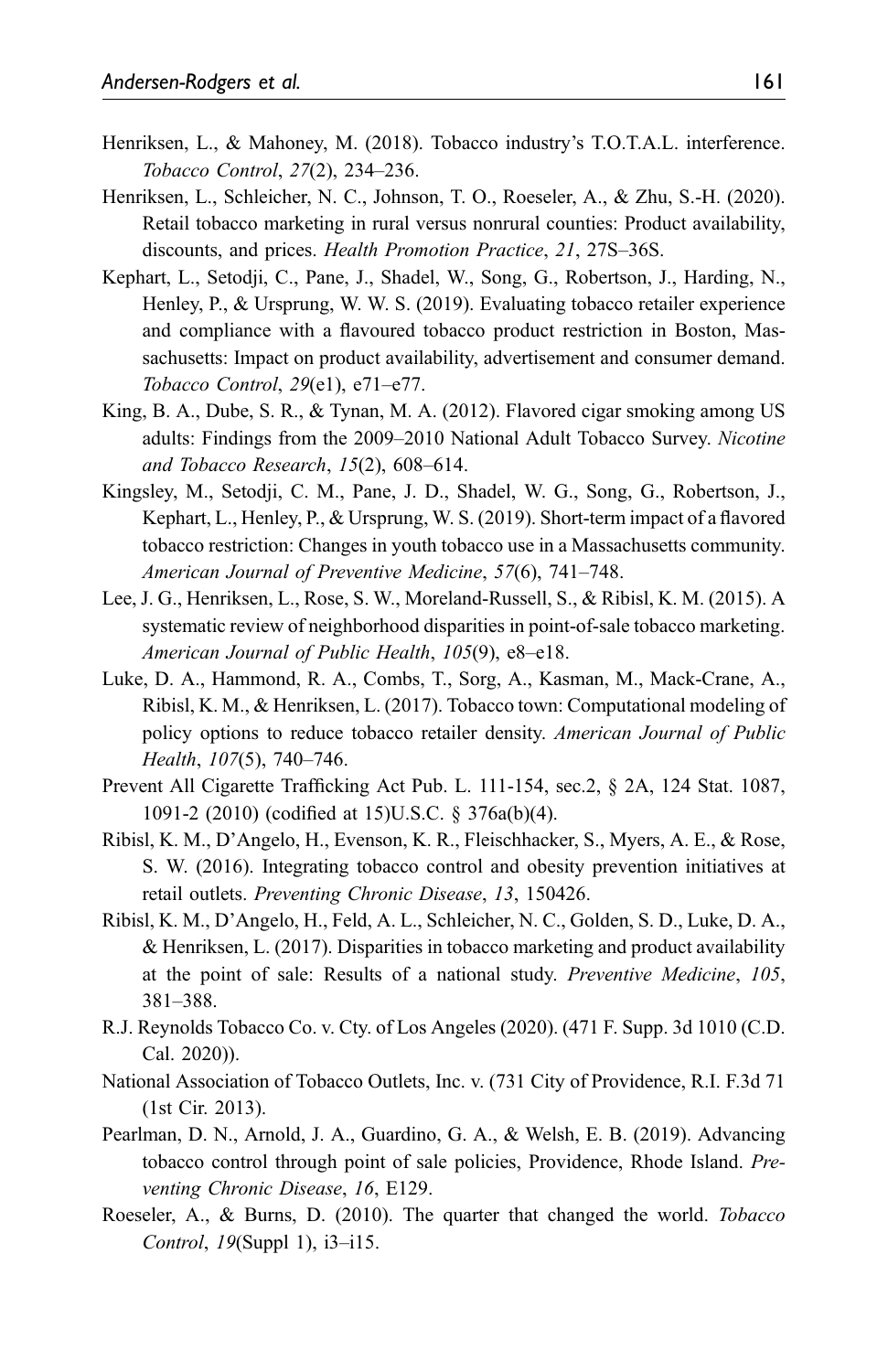- <span id="page-28-5"></span>Rogers, T., Brown, E. M., Siegel-Reamer, L., Rahman, B., Feld, A. L., Patel, M., Vallone, D., & Schillo, B. A. (2021). A comprehensive qualitative review of studies evaluating the impact of local US laws restricting the sale of flavored and menthol tobacco products. Nicotine and Tobacco Research.
- <span id="page-28-12"></span>Rogers, T., Gammon, D. G., Coats, E. M., Nonnemaker, J. M., & Xu, X. (2021). Changes in cigarillo availability following implementation of a local flavoured tobacco sales restriction. Tobacco Control.
- <span id="page-28-10"></span>Schleicher, N. C., Ali, A., Winn, L., Vishwakarma, M., & Henriksen, L.. (2019). California Tobacco Retail Surveillance Study, 2018.
- <span id="page-28-9"></span>Stanford Prevention Research Center, & GreenInfo Network. California Community Health Assessment Tool.
- <span id="page-28-13"></span>Tang, H., Cowling, D. W., Lloyd, J. C., Rogers, T., Koumjian, K. L., Stevens, C. M., & Bal, D. G. (2003). Changes of attitudes and patronage behaviors in response to a smoke-free bar law. American Journal of Public Health, 93(4), 611–617.
- <span id="page-28-14"></span>Tang, H., Cowling, D., Stevens, C., & Lloyd, J. (2004). Changes of knowledge, attitudes, beliefs, and preference of bar owner and staff in response to a smoke-free bar law. Tobacco Control, 13(1), 87–89.
- <span id="page-28-11"></span>Truth Intitive (2021). Flavored Tobacco Policy Restrictions as of March 31: 2021.
- <span id="page-28-4"></span>U.S. Smokeless Tobacco Manufacturing Company LLC v. City of New York, (708 F.3d 428 (2d Cir. 2013)).
- <span id="page-28-8"></span><span id="page-28-3"></span>United States Census Bureau. (2018). American Community Survey.
- United States Food and Drug Administration (2021). FDA commits to evidence-based actions aimed at saving lives and preventing future generations of smokers.
- <span id="page-28-2"></span>United States Food and Drug Administration (2020). FDA finalizes enforcement policy on unauthorized flavored cartridge-based e-cigarettes that appeal to children, including fruit and mint.
- <span id="page-28-0"></span>Vuong, TD, Zhang, X, & Roeseler, A (2019). California tobacco facts and figures 2019. California Tobacco Control Program. [https://www.cdph.ca.gov/Programs/CCDPHP/](https://www.cdph.ca.gov/Programs/CCDPHP/DCDIC/CTCB/CDPH%20Document%20Library/ResearchandEvaluation/FactsandFigures/CATobaccoFactsandFigures2019.pdf) [DCDIC/CTCB/CDPH%20Document%20Library/ResearchandEvaluation/](https://www.cdph.ca.gov/Programs/CCDPHP/DCDIC/CTCB/CDPH%20Document%20Library/ResearchandEvaluation/FactsandFigures/CATobaccoFactsandFigures2019.pdf) [FactsandFigures/CATobaccoFactsandFigures2019.pdf](https://www.cdph.ca.gov/Programs/CCDPHP/DCDIC/CTCB/CDPH%20Document%20Library/ResearchandEvaluation/FactsandFigures/CATobaccoFactsandFigures2019.pdf)
- <span id="page-28-7"></span>Vyas, P., Ling, P., Gordon, B., Callewaert, J., Dang, A., Smith, D., Chan, B., & Glantz, S. (2021). Compliance with San Francisco's flavoured tobacco sales prohibition. Tobacco Control, 30(2), 227–230.
- <span id="page-28-6"></span>Yang, Y., Lindblom, E. N., Salloum, R. G., & Ward, K. D. (2020). The impact of a comprehensive tobacco product flavor ban in San Francisco among young adults. Addictive Behaviors Reports, 11, 100273.
- <span id="page-28-1"></span>Zhu, S.-H., Zhuang, Y.-L., Braden, K., Cole, A., Gamst, A., Wolfson, T., Lee, J., Ruiz, C., & Cummins, S. (2019). Results of the statewide 2017-18 California student tobacco survey.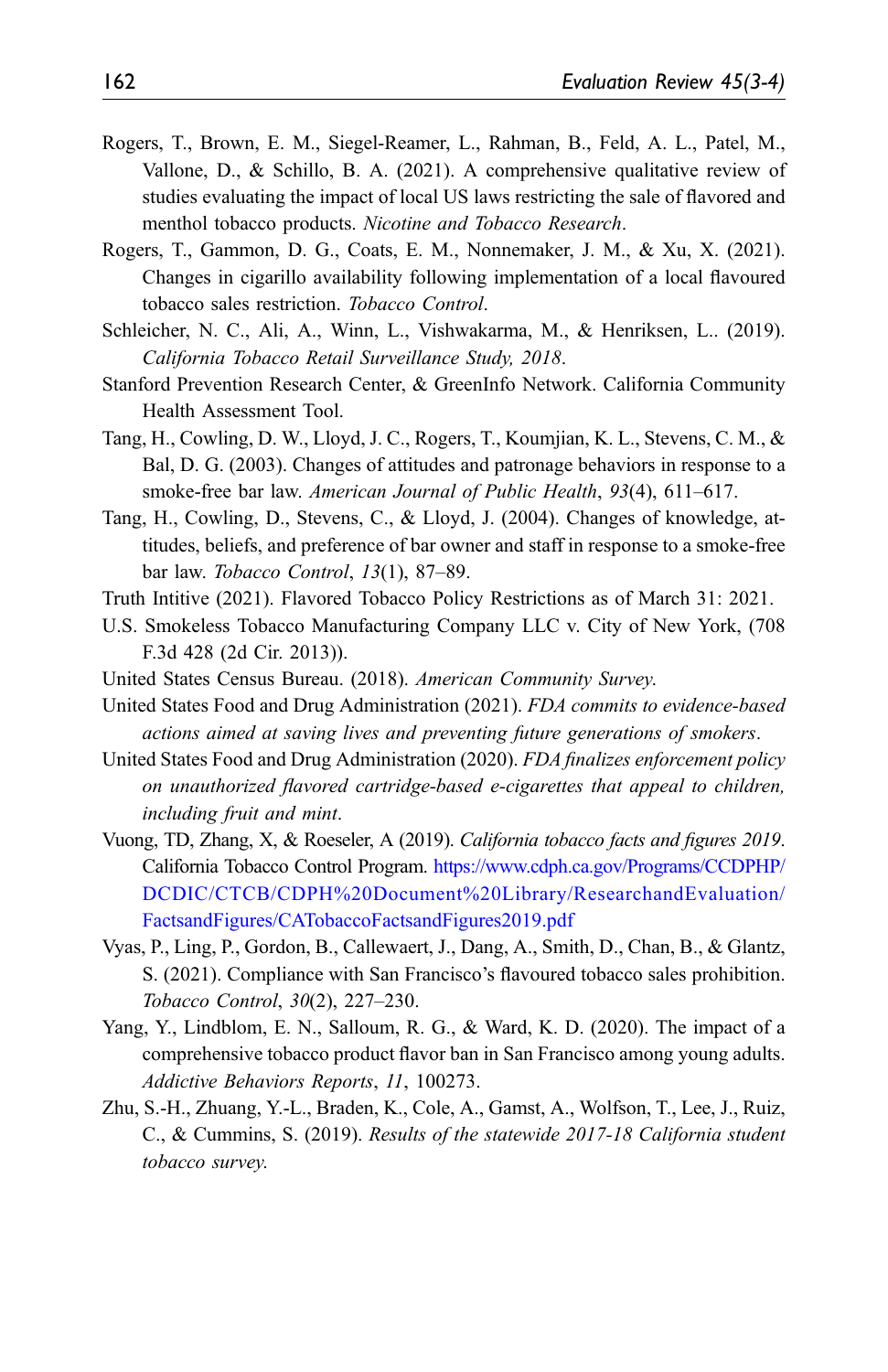### Author Biographies

Elizabeth Andersen-Rodgers is a Research Scientist Supervisor and the Chief of the Evaluation Unit at the California Tobacco Control Program within the California Department of Public Health. She received her Master of Science in Society, Human Development and Health from the Harvard School of Public Health in 2010, where she focused on program evaluation and the social determinants of health. As a Research Scientist with the California Tobacco Control Program, she led the evaluation of the Healthy Stores for a Healthy Community Campaign from 2011-2020, and she currently oversees the evaluation of the program's flavored tobacco and End Commercial Tobacco campaigns.

Xueying Sherry Zhang is Chief of the Surveillance Unit at the California Tobacco Control Program within the California Department of Public Health. Ms. Zhang is the subject matter expert for statewide tobacco use surveillance and program evaluation, including study design, instrument development, and data collection strategies. She oversees statewide surveillance and evaluation activities to assess the effectiveness of California Tobacco Control Program overall and its individual components. Ms. Zhang received her Master in Biostatistics from the University of Minnesota. She obtained her Medical Degree and Master in Epidemiology in China.

Tam D. Vuong, MPH, is a research scientist with the Office of Population Health at the UC Davis Comprehensive Cancer Center and contracted out to the California Tobacco Control Program with the California Department of Public Health. His primary research interests include population-based studies with applications in public health.

Liz Hendrix is the Chief of the Strategic Planning and Policy Unit with the California Tobacco Control Program, California Department of Public Health. In this role, she oversees the management of policy operations for the California Tobacco Control Program and conducts analyses of state and local tobacco policies. She serves as a technical consultant on tobacco-related policies, coordinates policy direction for the Tobacco Control Branch, and provides oversight of the Strategic Planning and Policy Unit. Liz earned a Master of Public Policy (MPP) Degree from Duke University where she focused on obesity and tobacco prevention.

Cheryl Edora has five years of experience working at the California Tobacco Control Program within the California Department of Public Health where she is the Project Officer for the Tobacco Control Evaluation Center at the University of California, Davis and the Policy Evaluation Tracking System contracted with the American Nonsmokers' Rights Foundation. Cheryl received an MPH from Drexel University and completed her Certificate in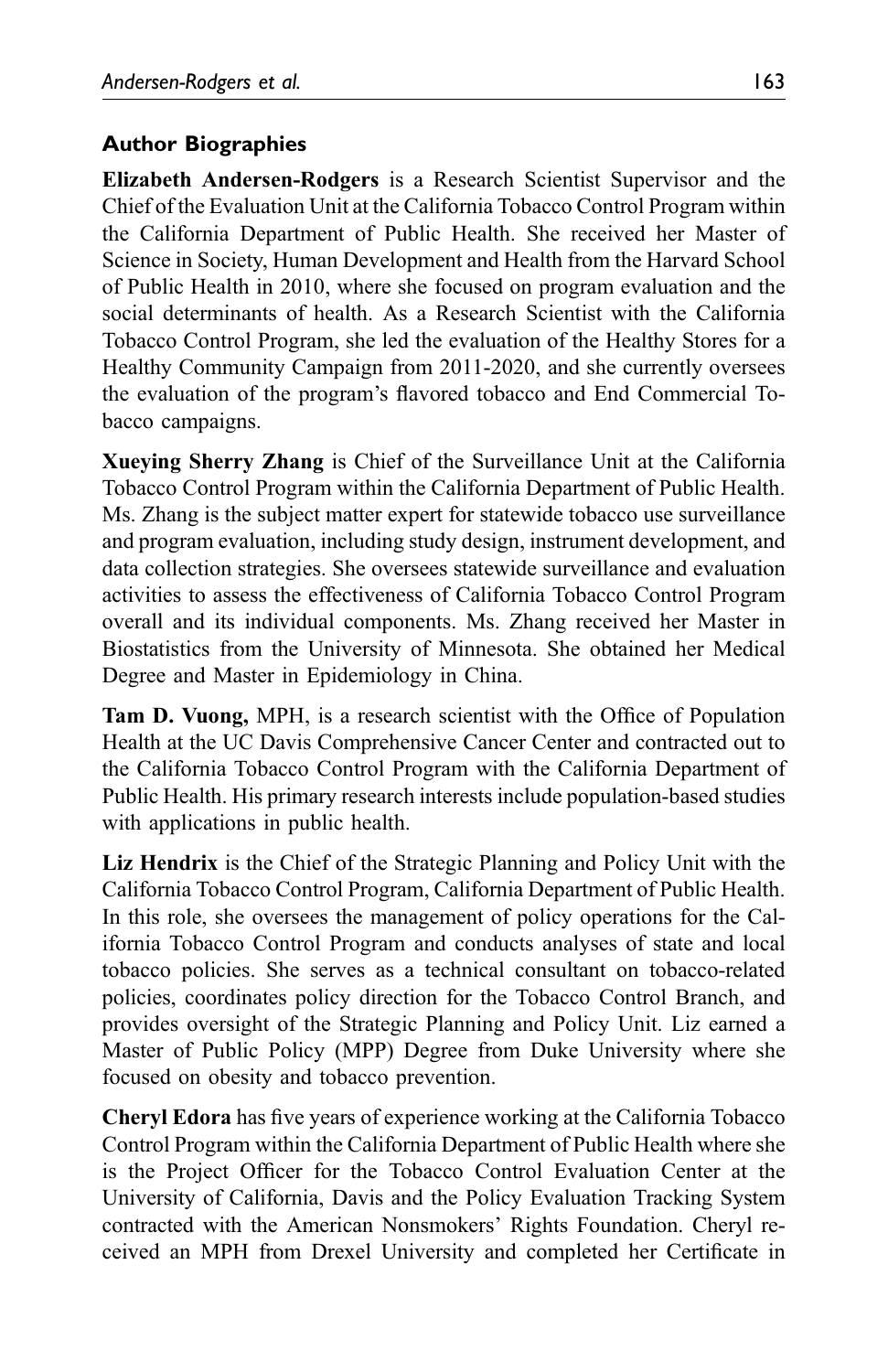Global Health at La Universidad de Cienfuegos, Cuba, in partnership with Drexel University.

Rebecca Williams received a Doctorate of Public Health (DrPH) in Community Based and Translational Research and an MPH in Social and Behavioral Health from the University of Hawaii. She worked as a Research Professor with a focus on tobacco control research and evaluation with a joint appointment at the University of Hawaii Office of Public Health Studies and the University of Hawaii Cancer Center. She has been involved in tobacco research, enforcement operations, and policy in Hawaii and California for over a decade.

Lauren Groves completed her Master's in Public Health, Health Policy, Administration, and Management, at the University of Texas and her Bachelor's in Community Health Education at the University of West Florida. During her time at the California Tobacco Control Program, California Department of Public Health, Lauren has led the Flavored Tobacco Campaign and is a lead member of the End Commercial Tobacco Campaign initiative. Lauren has worked on multiple community engagement initiatives at the local, state, and national level and she now supervises and leads the Community Engagement and Local Programs Unit to implement federal and state-funded public health interventions to prevent and reduce tobacco use and tobacco related disease in California.

April Roeseler worked for the California Tobacco Control Program, California Department of Public Health since its launch in 1989 and served as the Branch Chief from 2014-2021. She received her Master of Science in Public Health (MSPH) from the University of Missouri, Columbia, School of Medicine, and a Bachelor of Science in Nursing (BSN) from California State University, Fresno.

Todd Rogers, PhD, is a senior scientist in the Center for Health Analytics, Media, and Policy at RTI International. Dr. Rogers has led or contributed to dozens of tobacco control research, surveillance, and evaluation projects, technical assistance and training programs, and dissemination/implementation initiatives with funding from U.S. federal, state and local health agencies, and private foundations. Dr. Rogers has published widely on tobacco use prevention and control, has been on the editorial board of several scientific journals, including Tobacco Control (Statistics and Methodology Editor, 1997-date), and has served on various scientific review and advisory committees for state and national organizations.

David H. Voelker, PhD, is a Research Analyst at the Stanford Prevention Research Center.